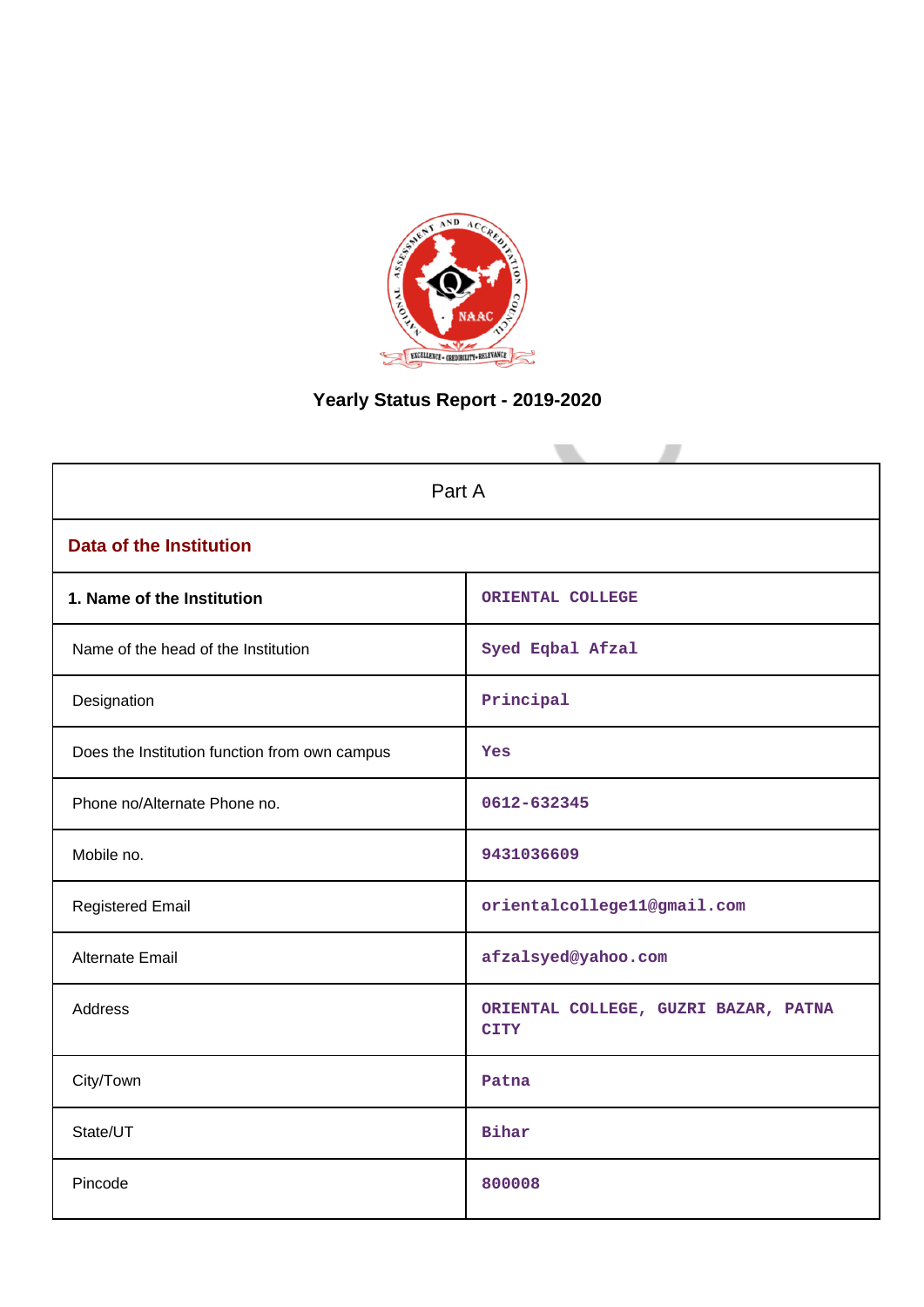| 2. Institutional Status                                                  |                                                |             |                                                                                                                                       |                          |                   |  |
|--------------------------------------------------------------------------|------------------------------------------------|-------------|---------------------------------------------------------------------------------------------------------------------------------------|--------------------------|-------------------|--|
| Affiliated / Constituent                                                 |                                                |             | Affiliated                                                                                                                            |                          |                   |  |
| Type of Institution                                                      |                                                |             | Co-education                                                                                                                          |                          |                   |  |
| Location                                                                 |                                                |             | Urban                                                                                                                                 |                          |                   |  |
| <b>Financial Status</b>                                                  |                                                |             | state                                                                                                                                 |                          |                   |  |
| Name of the IQAC co-ordinator/Director                                   |                                                |             | DR. SHAKEEL AHMAD KHAN                                                                                                                |                          |                   |  |
| Phone no/Alternate Phone no.                                             |                                                |             | 06122235748                                                                                                                           |                          |                   |  |
| Mobile no.                                                               |                                                |             | 9135196665                                                                                                                            |                          |                   |  |
| <b>Registered Email</b>                                                  |                                                |             | shakee15610@yahoo.com                                                                                                                 |                          |                   |  |
| <b>Alternate Email</b>                                                   |                                                |             | ociqac@gmail.com                                                                                                                      |                          |                   |  |
|                                                                          | 3. Website Address                             |             |                                                                                                                                       |                          |                   |  |
|                                                                          | Web-link of the AQAR: (Previous Academic Year) |             | http://orientalcollege.in/Dynamic_Im<br>g/d9ff683d-fc65-4ad9-8dca-<br>a43ca5939acc.pdf                                                |                          |                   |  |
| the year                                                                 | 4. Whether Academic Calendar prepared during   |             | Yes                                                                                                                                   |                          |                   |  |
| if yes, whether it is uploaded in the institutional website:<br>Weblink: |                                                |             | http://www.ppup.ac.in/academic-calender                                                                                               |                          |                   |  |
| <b>5. Accrediation Details</b>                                           |                                                |             |                                                                                                                                       |                          |                   |  |
| Cycle                                                                    | Grade                                          | <b>CGPA</b> | Year of                                                                                                                               | Validity                 |                   |  |
|                                                                          |                                                |             | Accrediation                                                                                                                          | Period From              | Period To         |  |
| 1                                                                        | $\mathbf C$                                    | 1.92        | 2020                                                                                                                                  | $08 - Jan - 2020$        | $08 - Jan - 2025$ |  |
|                                                                          | 6. Date of Establishment of IQAC               |             |                                                                                                                                       | $26 - \text{Mar} - 2014$ |                   |  |
| 7. Internal Quality Assurance System                                     |                                                |             |                                                                                                                                       |                          |                   |  |
|                                                                          |                                                |             |                                                                                                                                       |                          |                   |  |
| <b>IQAC</b>                                                              | Item /Title of the quality initiative by       |             | Quality initiatives by IQAC during the year for promoting quality culture<br>Date & Duration<br>Number of participants/ beneficiaries |                          |                   |  |
|                                                                          | <b>Induction Meet</b><br>25-May-2019           |             |                                                                                                                                       | 387                      |                   |  |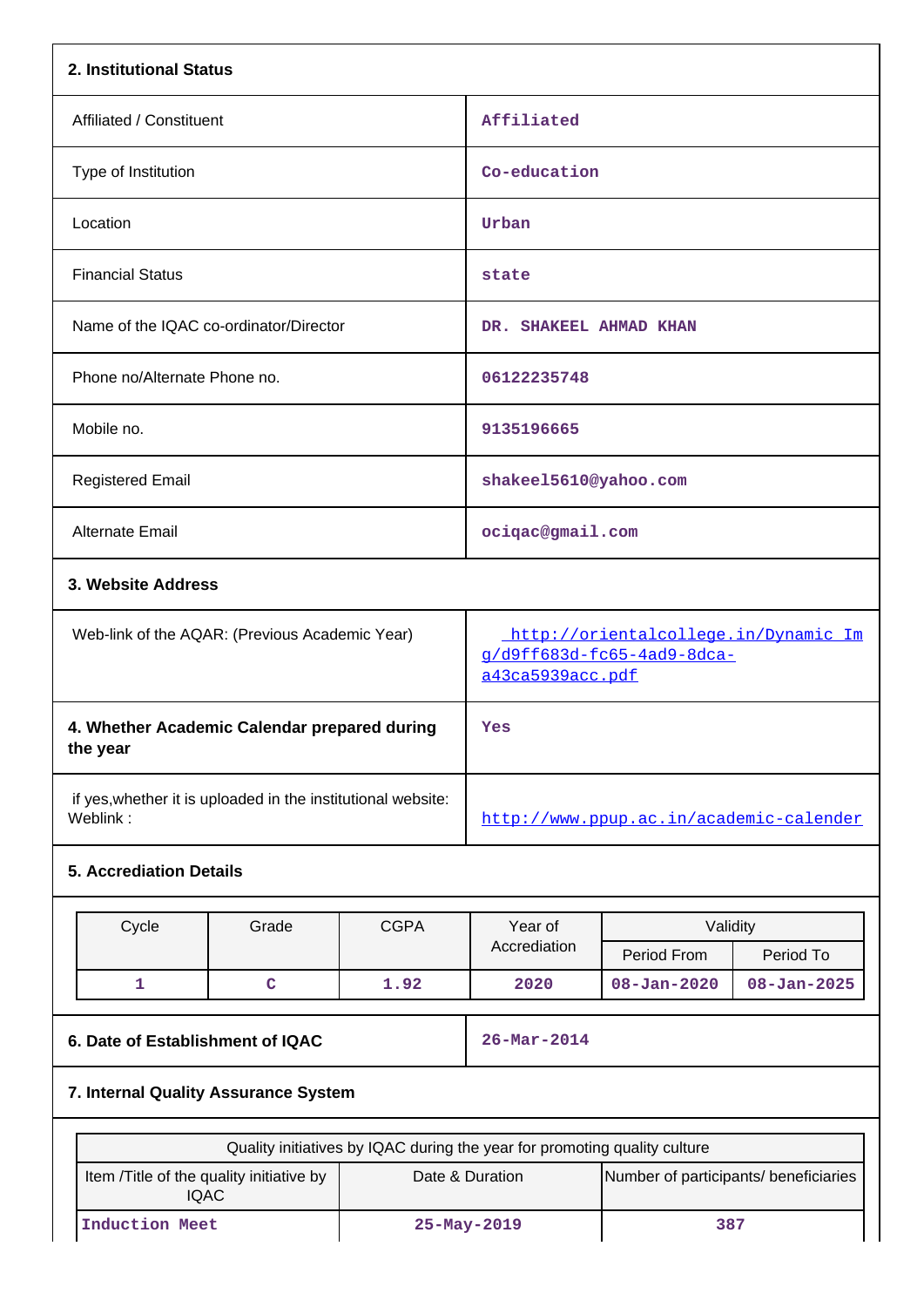|                                                                                                                                  | 01                      |      |
|----------------------------------------------------------------------------------------------------------------------------------|-------------------------|------|
| Renovation of Washroom<br>for Girls                                                                                              | $15 - Ju1 - 2019$<br>69 | 1000 |
| Purchasing of Wheel Chair                                                                                                        | $15 - Ju1 - 2019$<br>01 | 30   |
| Decision and Approval by<br>the Manegment with regard<br>to Guest Faculty<br>Appointment to meet<br><b>Teaching Requirements</b> | $27 - Ju1 - 2019$<br>01 | 2000 |
| Construction of Ramp &<br>Rest Room                                                                                              | $02 - Aug - 2019$<br>15 | 30   |
| Painting, White-Washing &<br>Repairing of the entire<br>Campus                                                                   | $06 - Aug - 2019$<br>90 | 4000 |
| Installation of R O Water<br>Purifiers & LED Bulbs in<br>the Campus                                                              | $02 - Nov - 2019$<br>05 | 2000 |
| Indoor Sports                                                                                                                    | $30 - Nov - 2019$<br>01 | 104  |
| Arranged Lecture on<br>Medicinal Plants with<br>Anti Cancer Properties                                                           | $17 - Dec - 2019$<br>01 | 50   |
| Debate on Comparative<br>Criticism                                                                                               | $27 - Jan - 2020$<br>01 | 35   |
|                                                                                                                                  | No Files Uploaded !!!   |      |

# **8. Provide the list of funds by Central/ State Government- UGC/CSIR/DST/DBT/ICMR/TEQIP/World Bank/CPE of UGC etc.**

|                                                                         | Institution/Departmen<br>t/Faculty                                                                                 | Scheme |     | <b>Funding Agency</b> | Year of award with<br>duration | Amount      |
|-------------------------------------------------------------------------|--------------------------------------------------------------------------------------------------------------------|--------|-----|-----------------------|--------------------------------|-------------|
|                                                                         | Nil                                                                                                                | Nil    | Nil |                       | 2020<br>0 <sup>0</sup>         | $\mathbf 0$ |
|                                                                         |                                                                                                                    |        |     | No Files Uploaded !!! |                                |             |
| 9. Whether composition of IQAC as per latest<br><b>NAAC</b> guidelines: |                                                                                                                    |        | Yes |                       |                                |             |
|                                                                         | Upload latest notification of formation of IQAC                                                                    |        |     | View File             |                                |             |
|                                                                         | 10. Number of IQAC meetings held during the<br>year :                                                              |        |     | 5                     |                                |             |
|                                                                         | The minutes of IQAC meeting and compliances to the<br>decisions have been uploaded on the institutional<br>website |        |     | <b>No</b>             |                                |             |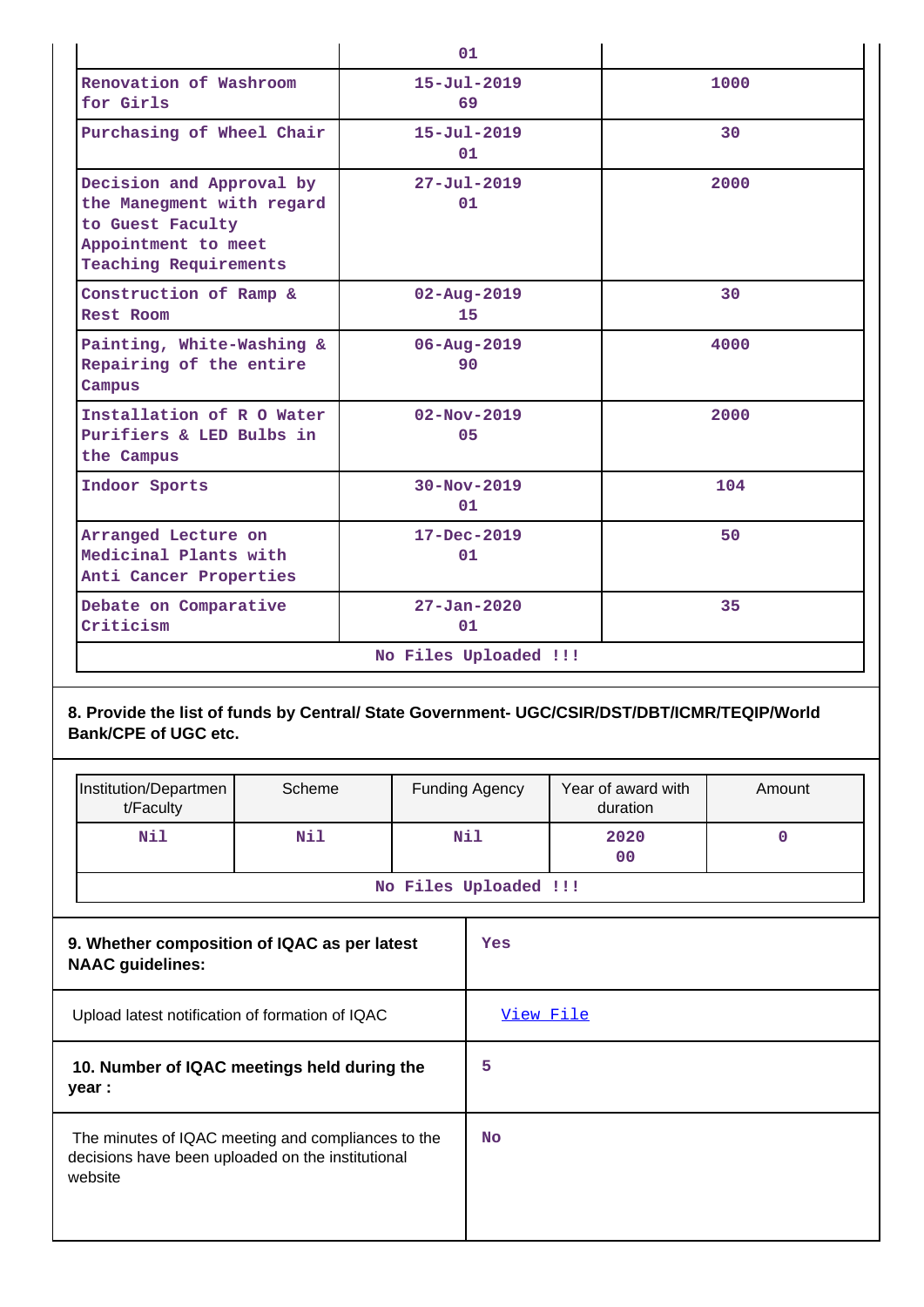| Upload the minutes of meeting and action taken report |  |
|-------------------------------------------------------|--|
|-------------------------------------------------------|--|

**11. Whether IQAC received funding from any of the funding agency to support its activities during the year?**

**No**

# **12. Significant contributions made by IQAC during the current year(maximum five bullets)**

**Painting, WhiteWashing Repairing of the entire Campus Purchasing of Wheel chairs Installation of R O Water Purifiers LED Bulbs in the campus Appointment of Guest teachers in the different departments NAAC ACCREDITATION**

## **No Files Uploaded !!!**

**13. Plan of action chalked out by the IQAC in the beginning of the academic year towards Quality Enhancement and outcome achieved by the end of the academic year**

| Plan of Action                                                   | Achivements/Outcomes                                                                                                               |  |  |  |
|------------------------------------------------------------------|------------------------------------------------------------------------------------------------------------------------------------|--|--|--|
| Appointment of Guest Faculty                                     | Three Guest faculties joined in the<br>Department of Sociology, Hindi Zoology                                                      |  |  |  |
| Up Gradation of Home Science Department                          | Construction of Sink & Slab,<br>availability of Fridge                                                                             |  |  |  |
| Installation of R O Water purifiers &<br>LED Bulbs               | Six R O water purifiers installed at<br>different places in the campus &<br>hundred LED Bulbs were replaced at<br>different points |  |  |  |
| Painting, White-washing & Repairing of<br>the entire Campus area | Plan Completed                                                                                                                     |  |  |  |
| Proposal to start IGNOU & MANOU Study<br>Centres                 | Under Process                                                                                                                      |  |  |  |
| Proposal to start Post Graduation<br>courses                     | <b>Under Process</b>                                                                                                               |  |  |  |
| Renovation of Washroom for Girls                                 | Plan completed                                                                                                                     |  |  |  |
| Filling up the all vacant posts<br>teaching & Non -teaching both | Under process                                                                                                                      |  |  |  |
| Purchasing of Computers                                          | Six Computers purchased                                                                                                            |  |  |  |
| Establishment of language Lab                                    | Under consideration                                                                                                                |  |  |  |
|                                                                  | No Files Uploaded !!!                                                                                                              |  |  |  |

| 14. Whether AQAR was placed before statutory<br>body?                                                                | <b>No</b> |
|----------------------------------------------------------------------------------------------------------------------|-----------|
| 15. Whether NAAC/or any other accredited<br>body(s) visited IQAC or interacted with it to<br>assess the functioning? | Yes       |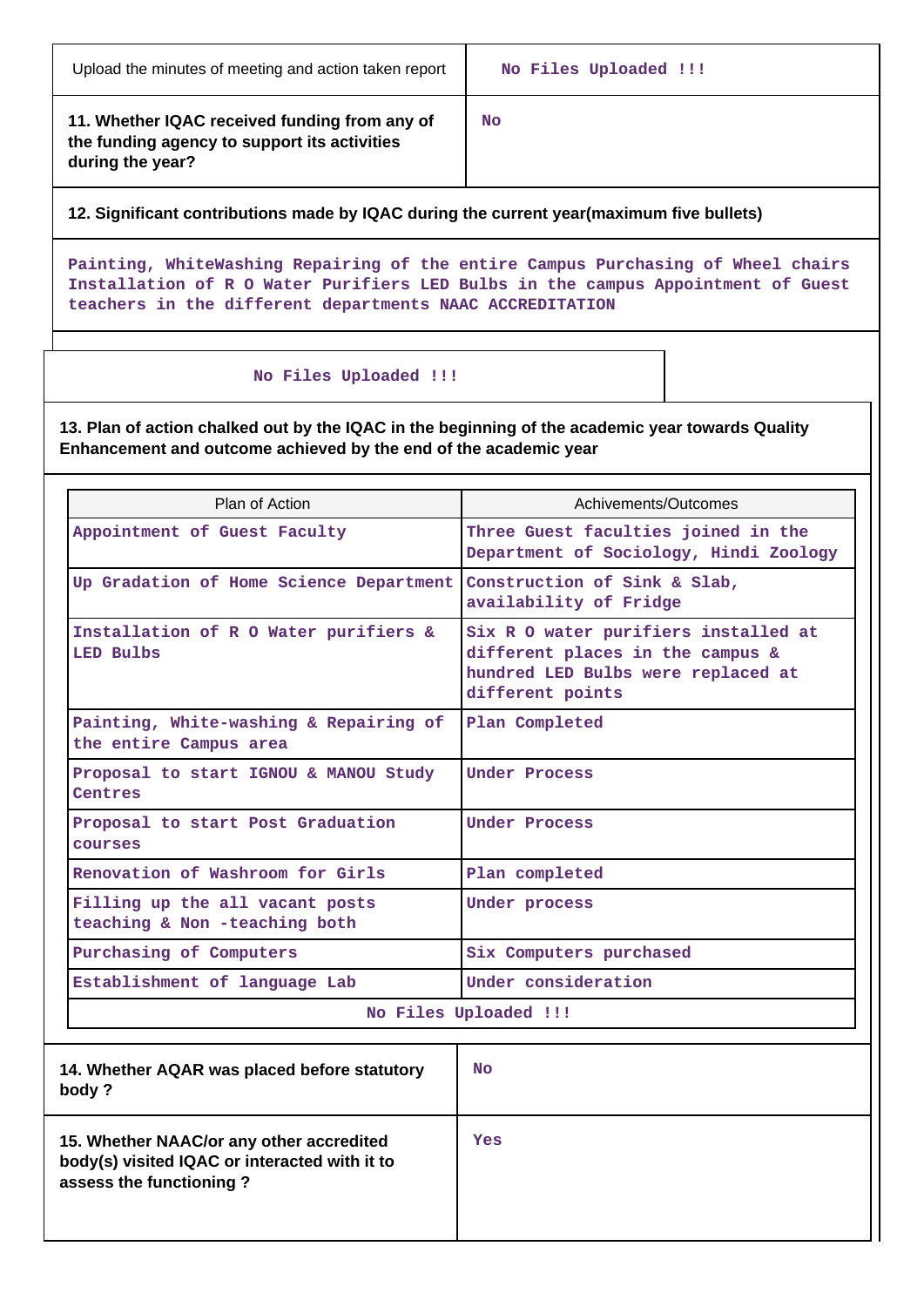| Date of Visit                                                                                       | $03 - Dec - 2019$                                                                                                                                                                                                                                                                                                                                                                                                                                                                                                                                                                                                                                                                                                                                                                                                                                                                                                                                                                                                              |  |  |  |
|-----------------------------------------------------------------------------------------------------|--------------------------------------------------------------------------------------------------------------------------------------------------------------------------------------------------------------------------------------------------------------------------------------------------------------------------------------------------------------------------------------------------------------------------------------------------------------------------------------------------------------------------------------------------------------------------------------------------------------------------------------------------------------------------------------------------------------------------------------------------------------------------------------------------------------------------------------------------------------------------------------------------------------------------------------------------------------------------------------------------------------------------------|--|--|--|
| 16. Whether institutional data submitted to<br>AISHE:                                               | Yes                                                                                                                                                                                                                                                                                                                                                                                                                                                                                                                                                                                                                                                                                                                                                                                                                                                                                                                                                                                                                            |  |  |  |
| Year of Submission                                                                                  | 2019                                                                                                                                                                                                                                                                                                                                                                                                                                                                                                                                                                                                                                                                                                                                                                                                                                                                                                                                                                                                                           |  |  |  |
| Date of Submission                                                                                  | 27-Feb-2019                                                                                                                                                                                                                                                                                                                                                                                                                                                                                                                                                                                                                                                                                                                                                                                                                                                                                                                                                                                                                    |  |  |  |
| 17. Does the Institution have Management<br><b>Information System?</b>                              | Yes                                                                                                                                                                                                                                                                                                                                                                                                                                                                                                                                                                                                                                                                                                                                                                                                                                                                                                                                                                                                                            |  |  |  |
| If yes, give a brief descripiton and a list of modules<br>currently operational (maximum 500 words) | The IQAC of the Institution reviews all<br>the requirements of different<br>departments, NCC/NSS, Office and<br>others. On the very basis of these<br>requirements The IQAC of the<br>institution prepares the ageda in<br>consultation with the Principal. In the<br>meeting of IQAC all agendas are<br>discussed and it is considered with all<br>angles. After reaching on consensus the<br>IQAC passes the resolution in its<br>meeting on important works and<br>initiatives related to quality<br>enhancement. Resolutions and<br>initiatives are put up before the<br>Principal. The Principal discusses it<br>with the Secretary of the Governing<br>Body. The Secretary prepares the agenda<br>for the G.B. meeting and put it before<br>the G.B. The G.B. members discuss all<br>the agenda and take decisions on it.<br>The decisions (Resolutions) put up<br>before the Principal for proper<br>execution within time frame. Action<br>taken report on the decisions of the<br>G.B. is put up in the next Meeting. |  |  |  |

# **Part B**

# **CRITERION I – CURRICULAR ASPECTS**

### **1.1 – Curriculum Planning and Implementation**

 1.1.1 – Institution has the mechanism for well planned curriculum delivery and documentation. Explain in 500 words

 **Oriental College, Patna City is an affiliated college under Patliputra University, Patna. The responsibilities of processes, system and structure for curriculum design and development is on University. Being an affiliated college to the Patliputra University, Patna, the college has to follow the curriculum prescribed by the University. The curriculum and strategies are implemented keeping the mission and vision in mind. The action plan includes the implementation of Academic Calendar, preparation of Work Diary, and motivational strategy for advanced learners and remedial classes for slow**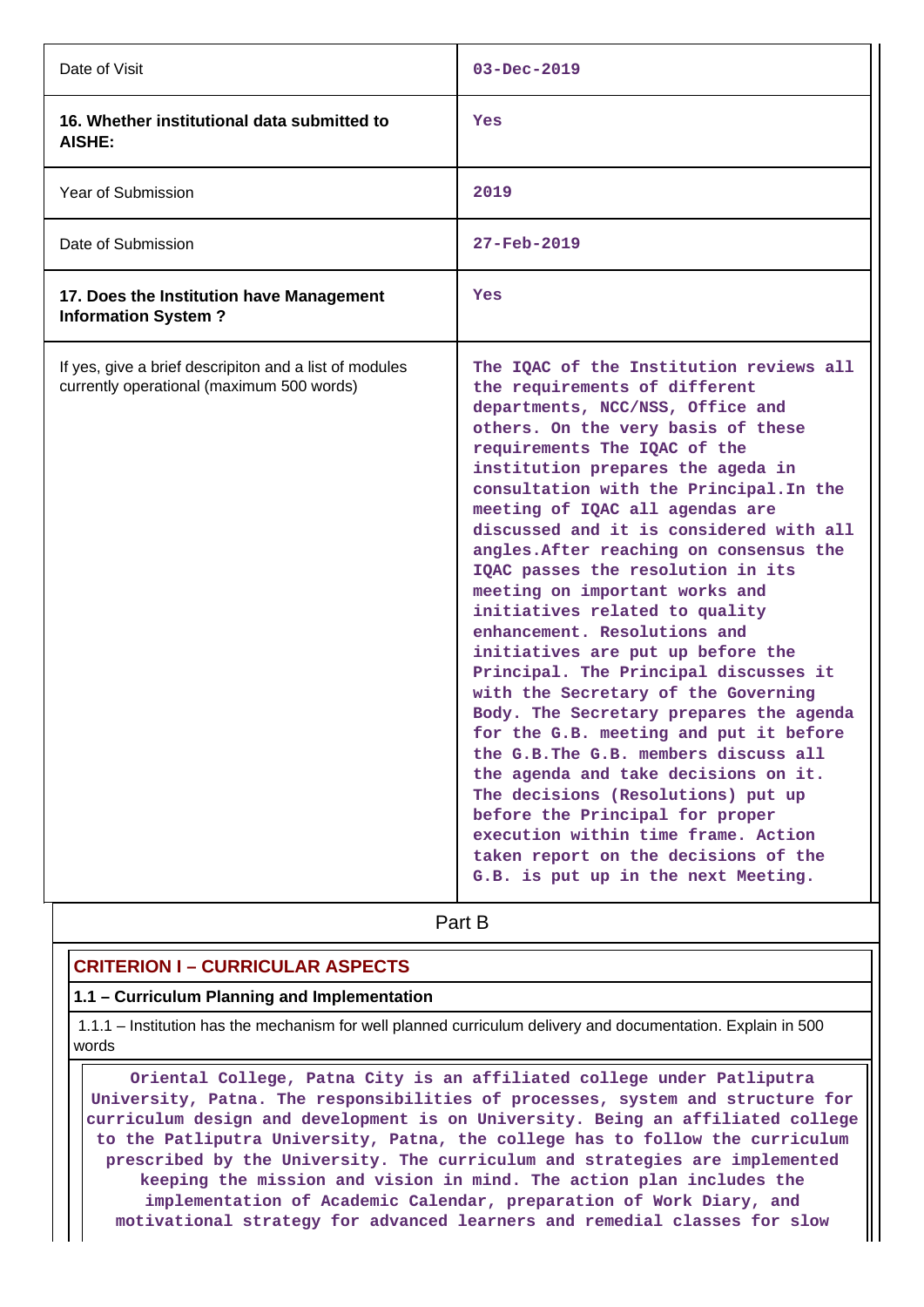**learners. Special classes are arranged if required. With the commencement of each academic session the college IQAC, and other committees in consultation with heads of different departments under the Chairmanship of Principal / Professor In-charge charts the academic calendar of the college in line with the academic calendar of the University. Number of holidays is provided to us by affiliating university. The class routine is prepared in consultation with the departmental heads. The departmental heads operationalize the curriculum by distributing the topics and chapters among the available resource potential of the teachers and fixed the responsibilities as who, how and when to be carried out. The college also takes as a challenge to implement and execute the planned curriculum. The college provides class room facilities as per routine to all the departments as well as contingencies for practical classes. Books for seminars, new equipments for lab and class room teaching learning materials are provided to all the departments as per needs. Participation of teachers in workshops/seminars provides opportunities for them to comprehend with curriculum and changes introduced in the existing curriculum. The teachers are encouraged to participate in the orientation / refresher courses / workshops and other training programmes for updating their knowledge and improving teaching skill. The college provides teaching tools such as computers, LCD projectors, and other ICT equipment to boost up teaching – learning process. The Principal/ Professor In charge conducts regular meetings with the Heads of the different Departments to develop different strategies for effective implementation of curriculum and encourages teachers to impart the curriculum through innovative teaching methods. The stakeholders including the students and their parents are given counselling at the commencement of the program in order to Familiarize them with the curricular and behavioural aspects. Parent-Teacher and Alumni meetings are held regularly to appraise the curricular aspects and students' performance. The college principal takes surprise checks to ensure that the classes are held regularly. Printed study materials are also given to the students. This is supplemented by group discussion, seminars and projects. The quality of the education imparted to students is monitored and ensured through IQAC. Regular feedback obtained from stakeholders with respect to the quality of enrichment programs are monitored and evaluated by IQAC and necessary remedial measures are incorporated in the futures.**

|                                                                       | 1.1.2 – Certificate/ Diploma Courses introduced during the academic year                                                                                                 |                                                                                      |                          |                |                                                 |                      |  |  |
|-----------------------------------------------------------------------|--------------------------------------------------------------------------------------------------------------------------------------------------------------------------|--------------------------------------------------------------------------------------|--------------------------|----------------|-------------------------------------------------|----------------------|--|--|
|                                                                       | Certificate                                                                                                                                                              | Diploma Courses                                                                      | Dates of<br>Introduction | Duration       | Focus on employ<br>ability/entreprene<br>urship | Skill<br>Development |  |  |
|                                                                       | Nil                                                                                                                                                                      | Nil                                                                                  | 09/03/2020               | 0 <sub>0</sub> | Nil                                             | Nil                  |  |  |
|                                                                       | 1.2 - Academic Flexibility                                                                                                                                               |                                                                                      |                          |                |                                                 |                      |  |  |
|                                                                       | 1.2.1 – New programmes/courses introduced during the academic year                                                                                                       |                                                                                      |                          |                |                                                 |                      |  |  |
| Dates of Introduction<br>Programme Specialization<br>Programme/Course |                                                                                                                                                                          |                                                                                      |                          |                |                                                 |                      |  |  |
|                                                                       |                                                                                                                                                                          | Nil<br>BA                                                                            |                          |                | 09/03/2020                                      |                      |  |  |
|                                                                       | No file uploaded.                                                                                                                                                        |                                                                                      |                          |                |                                                 |                      |  |  |
|                                                                       | 1.2.2 - Programmes in which Choice Based Credit System (CBCS)/Elective course system implemented at the<br>affiliated Colleges (if applicable) during the academic year. |                                                                                      |                          |                |                                                 |                      |  |  |
|                                                                       | Name of programmes adopting<br>Programme Specialization<br>Date of implementation of<br><b>CBCS</b><br><b>CBCS/Elective Course System</b>                                |                                                                                      |                          |                |                                                 |                      |  |  |
|                                                                       |                                                                                                                                                                          | <b>BA</b>                                                                            | Nil<br>09/03/2020        |                |                                                 |                      |  |  |
|                                                                       |                                                                                                                                                                          | 1.2.3 - Students enrolled in Certificate/ Diploma Courses introduced during the year |                          |                |                                                 |                      |  |  |
|                                                                       | Certificate<br>Diploma Course                                                                                                                                            |                                                                                      |                          |                |                                                 |                      |  |  |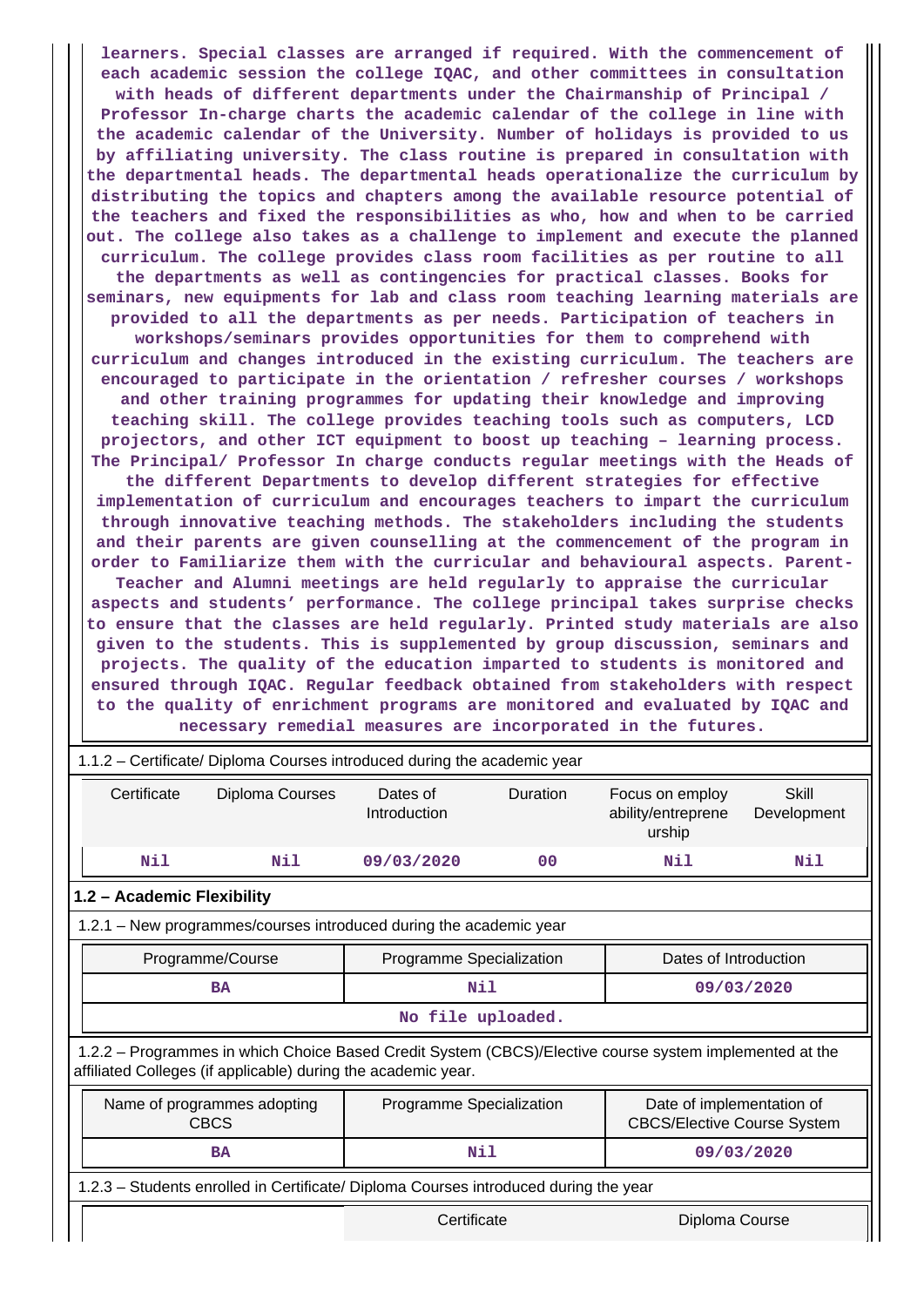Number of Students **0 0**

| 1.3 - Curriculum Enrichment                                                                                                                                                                                                        |                          |                   |                                                              |  |  |
|------------------------------------------------------------------------------------------------------------------------------------------------------------------------------------------------------------------------------------|--------------------------|-------------------|--------------------------------------------------------------|--|--|
| 1.3.1 – Value-added courses imparting transferable and life skills offered during the year                                                                                                                                         |                          |                   |                                                              |  |  |
| <b>Value Added Courses</b>                                                                                                                                                                                                         | Date of Introduction     |                   | Number of Students Enrolled                                  |  |  |
| 0 <sub>0</sub>                                                                                                                                                                                                                     |                          | 09/03/2020        | $\Omega$                                                     |  |  |
|                                                                                                                                                                                                                                    |                          | No file uploaded. |                                                              |  |  |
| 1.3.2 - Field Projects / Internships under taken during the year                                                                                                                                                                   |                          |                   |                                                              |  |  |
| Project/Programme Title                                                                                                                                                                                                            | Programme Specialization |                   | No. of students enrolled for Field<br>Projects / Internships |  |  |
| <b>BSC</b>                                                                                                                                                                                                                         |                          | Botany Hons.      | 10                                                           |  |  |
| <b>BA</b>                                                                                                                                                                                                                          |                          | History Hons.     | 10                                                           |  |  |
|                                                                                                                                                                                                                                    |                          | View File         |                                                              |  |  |
| 1.4 - Feedback System                                                                                                                                                                                                              |                          |                   |                                                              |  |  |
| 1.4.1 - Whether structured feedback received from all the stakeholders.                                                                                                                                                            |                          |                   |                                                              |  |  |
| <b>Students</b>                                                                                                                                                                                                                    |                          |                   | Yes                                                          |  |  |
| <b>Teachers</b>                                                                                                                                                                                                                    |                          |                   | Nill                                                         |  |  |
| Employers                                                                                                                                                                                                                          |                          |                   | Nill                                                         |  |  |
| Alumni                                                                                                                                                                                                                             |                          |                   | Yes                                                          |  |  |
| Parents                                                                                                                                                                                                                            |                          |                   | Yes                                                          |  |  |
| 1.4.2 – How the feedback obtained is being analyzed and utilized for overall development of the institution?<br>(maximum 500 words)                                                                                                |                          |                   |                                                              |  |  |
| <b>Feedback Obtained</b>                                                                                                                                                                                                           |                          |                   |                                                              |  |  |
| The student feedback is very important to strengthen the quality of teaching<br>learning environment and to look for opportunities to improve teacher's<br>performance in classroom engagement with student to bring excellence in |                          |                   |                                                              |  |  |

**teaching and learning. To get an overall idea on the syllabi of various courses offered by the university, the college maintains an institutional level feedback report. At the end of the each session, pre printed academic feedback forms are given to the students to assess the quality of academic culture. Students are asked to fill up the forms sincerely and after obtaining their response, Heads of every department analyse it and consider their suggestions, recommendations, limitations and criticism. They send their recommendations to the IQAC for further action for the improvement and enrichment of academic atmosphere. The institution collects feedback from the alumni at the the time of Alumni Meet Programme. Alumni feedback is also collected through College Website and other online mode. The IQAC analyse their feed bak and make suitable improvement in the light of their suggestions and recommendations. Parents feedback is also taken by the different departments at the time of Parents -Teachers Meet every year. They give their suggestions about overall development of the institution specially for the curriculum, extra curricular activities, infrastructural development and effective mode of teaching and learning. Their suggestions are keenly discussed in the meeting of IQAC and tried to implemet for the betterment of the institution.**

## **CRITERION II – TEACHING- LEARNING AND EVALUATION**

## **2.1 – Student Enrolment and Profile**

2.1.1 – Demand Ratio during the year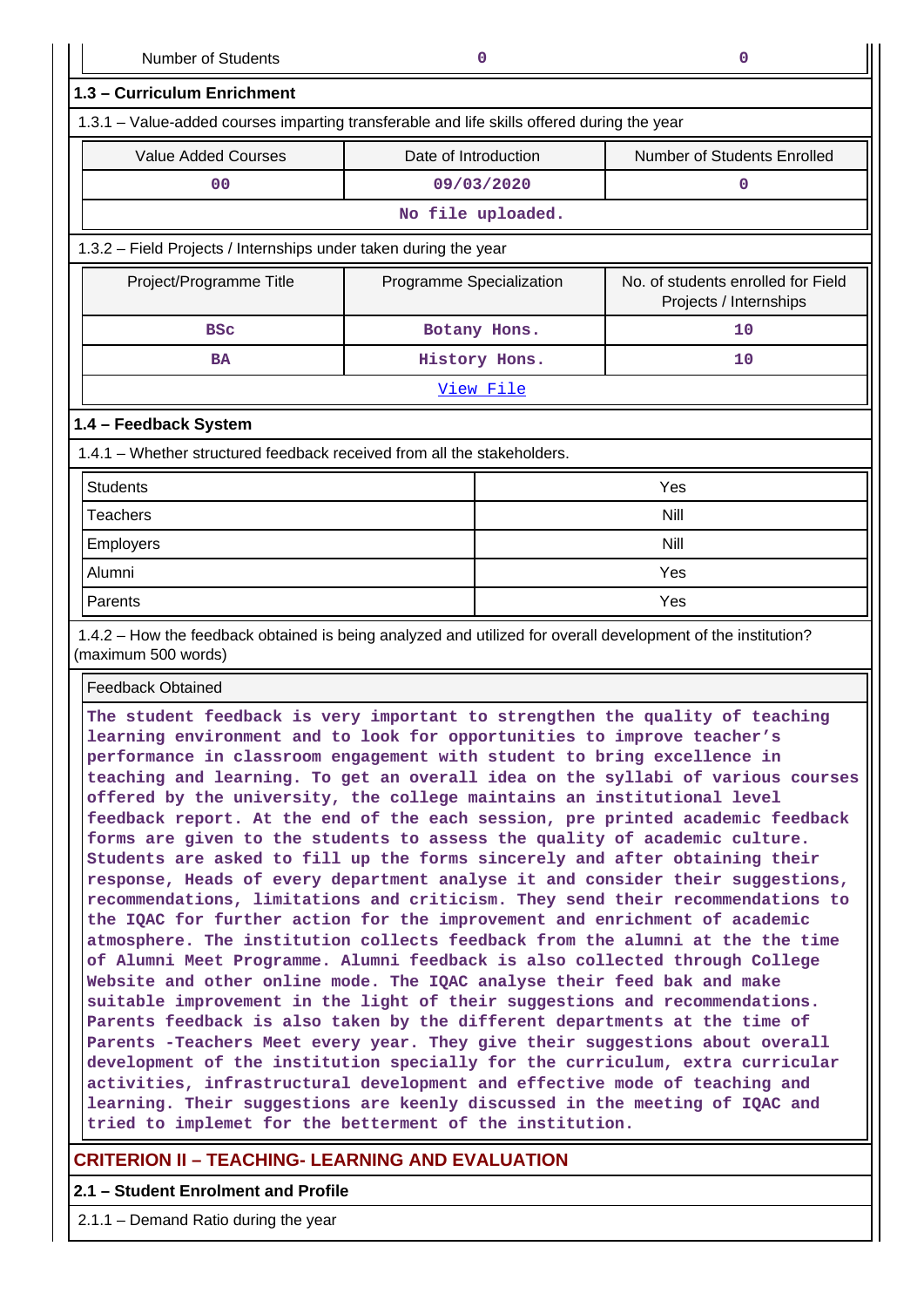| Name of the<br>Programme                                                                                                                                                                                                                                                                                                                                                                                                                                                      | Programme<br>Specialization                                                                                                                                                                                                                                                                                                                                                                                                                                                                                                                                                                                                                                                                                                                                                                                      | Number of seats<br>available                                                             |                                                                                                  | Number of<br>Application received |                                                                                                  | <b>Students Enrolled</b>                                    |
|-------------------------------------------------------------------------------------------------------------------------------------------------------------------------------------------------------------------------------------------------------------------------------------------------------------------------------------------------------------------------------------------------------------------------------------------------------------------------------|------------------------------------------------------------------------------------------------------------------------------------------------------------------------------------------------------------------------------------------------------------------------------------------------------------------------------------------------------------------------------------------------------------------------------------------------------------------------------------------------------------------------------------------------------------------------------------------------------------------------------------------------------------------------------------------------------------------------------------------------------------------------------------------------------------------|------------------------------------------------------------------------------------------|--------------------------------------------------------------------------------------------------|-----------------------------------|--------------------------------------------------------------------------------------------------|-------------------------------------------------------------|
| <b>BSC</b>                                                                                                                                                                                                                                                                                                                                                                                                                                                                    | Physics,<br>Chemistry,<br>Botany, Zoology<br>& Maths Hons                                                                                                                                                                                                                                                                                                                                                                                                                                                                                                                                                                                                                                                                                                                                                        | 640                                                                                      |                                                                                                  | 485                               |                                                                                                  | 485                                                         |
| <b>BA</b>                                                                                                                                                                                                                                                                                                                                                                                                                                                                     | History, Soci<br>ology, Political<br>Science,<br>Economics,<br>Psychology,<br>Urdu, English,<br>Hindi, Home<br>Science,<br>Philosophy,<br>Persian &<br>Arabic                                                                                                                                                                                                                                                                                                                                                                                                                                                                                                                                                                                                                                                    | 800                                                                                      |                                                                                                  | 774                               |                                                                                                  | 774                                                         |
| <b>BCom</b>                                                                                                                                                                                                                                                                                                                                                                                                                                                                   | <b>Accounts Hons</b>                                                                                                                                                                                                                                                                                                                                                                                                                                                                                                                                                                                                                                                                                                                                                                                             |                                                                                          | 560                                                                                              |                                   | 560                                                                                              | 560                                                         |
|                                                                                                                                                                                                                                                                                                                                                                                                                                                                               |                                                                                                                                                                                                                                                                                                                                                                                                                                                                                                                                                                                                                                                                                                                                                                                                                  |                                                                                          | No file uploaded.                                                                                |                                   |                                                                                                  |                                                             |
| 2.2 - Catering to Student Diversity                                                                                                                                                                                                                                                                                                                                                                                                                                           |                                                                                                                                                                                                                                                                                                                                                                                                                                                                                                                                                                                                                                                                                                                                                                                                                  |                                                                                          |                                                                                                  |                                   |                                                                                                  |                                                             |
| 2.2.1 - Student - Full time teacher ratio (current year data)                                                                                                                                                                                                                                                                                                                                                                                                                 |                                                                                                                                                                                                                                                                                                                                                                                                                                                                                                                                                                                                                                                                                                                                                                                                                  |                                                                                          |                                                                                                  |                                   |                                                                                                  |                                                             |
| Year                                                                                                                                                                                                                                                                                                                                                                                                                                                                          | Number of<br>students enrolled<br>in the institution<br>(UG)                                                                                                                                                                                                                                                                                                                                                                                                                                                                                                                                                                                                                                                                                                                                                     | Number of<br>students enrolled<br>in the institution<br>(PG)                             | Number of<br>fulltime teachers<br>available in the<br>institution<br>teaching only UG<br>courses |                                   | Number of<br>fulltime teachers<br>available in the<br>institution<br>teaching only PG<br>courses | Number of<br>teachers<br>teaching both UG<br>and PG courses |
| 2019                                                                                                                                                                                                                                                                                                                                                                                                                                                                          | 1819                                                                                                                                                                                                                                                                                                                                                                                                                                                                                                                                                                                                                                                                                                                                                                                                             | 0                                                                                        | 38                                                                                               |                                   | 0                                                                                                | $\mathbf 0$                                                 |
| 2.3 - Teaching - Learning Process                                                                                                                                                                                                                                                                                                                                                                                                                                             |                                                                                                                                                                                                                                                                                                                                                                                                                                                                                                                                                                                                                                                                                                                                                                                                                  |                                                                                          |                                                                                                  |                                   |                                                                                                  |                                                             |
| 2.3.1 – Percentage of teachers using ICT for effective teaching with Learning Management Systems (LMS), E-<br>learning resources etc. (current year data)                                                                                                                                                                                                                                                                                                                     |                                                                                                                                                                                                                                                                                                                                                                                                                                                                                                                                                                                                                                                                                                                                                                                                                  |                                                                                          |                                                                                                  |                                   |                                                                                                  |                                                             |
| Number of<br><b>Teachers on Roll</b>                                                                                                                                                                                                                                                                                                                                                                                                                                          | Number of<br>teachers using<br>ICT (LMS, e-<br>Resources)                                                                                                                                                                                                                                                                                                                                                                                                                                                                                                                                                                                                                                                                                                                                                        | Number of ICT<br><b>ICT Tools and</b><br>enabled<br>resources<br>available<br>Classrooms |                                                                                                  |                                   | Numberof smart<br>classrooms                                                                     | E-resources and<br>techniques used                          |
| 38                                                                                                                                                                                                                                                                                                                                                                                                                                                                            | 30                                                                                                                                                                                                                                                                                                                                                                                                                                                                                                                                                                                                                                                                                                                                                                                                               | 11                                                                                       | 2                                                                                                |                                   | $\overline{2}$                                                                                   | $\overline{\mathbf{2}}$                                     |
|                                                                                                                                                                                                                                                                                                                                                                                                                                                                               |                                                                                                                                                                                                                                                                                                                                                                                                                                                                                                                                                                                                                                                                                                                                                                                                                  |                                                                                          | View File of ICT Tools and resources                                                             |                                   |                                                                                                  |                                                             |
|                                                                                                                                                                                                                                                                                                                                                                                                                                                                               |                                                                                                                                                                                                                                                                                                                                                                                                                                                                                                                                                                                                                                                                                                                                                                                                                  |                                                                                          |                                                                                                  |                                   | View File of E-resources and techniques used                                                     |                                                             |
| 2.3.2 - Students mentoring system available in the institution? Give details. (maximum 500 words)                                                                                                                                                                                                                                                                                                                                                                             |                                                                                                                                                                                                                                                                                                                                                                                                                                                                                                                                                                                                                                                                                                                                                                                                                  |                                                                                          |                                                                                                  |                                   |                                                                                                  |                                                             |
| institution offers a highly-efficient Mentoring system through which a group of students are assigned to a faculty<br>personal problems. The institution has an integrated mentoring system where the faculty acts as a link between<br>the students and the institution and perform the following functions- • Mentors are assigned to monitor and guide<br>Mentors communicate with fellow faculty and promote mentees at the time of difficulty / opportunity to help them | In recent years, Mentoring System has emerged as a strong response to the plight of students at-risk. The<br>member at the commencement of the program. Mentors meet their students and guide them with their studies<br>and extra-curricular activities. They also provide advice relating to selection of major, career guidance and<br>students all through the years. • Mentors coordinate with the parents regarding the progress of the students. •<br>develop further in their areas of interest. The scheme is adapted for the value additions to the students like - $\bullet$<br>Bridging the gap between the teachers and students. ? • Creation of a better environment in college, where<br>students can approach teachers ? for both educational and personal guidance. • Enhancement of knowledge |                                                                                          |                                                                                                  |                                   |                                                                                                  |                                                             |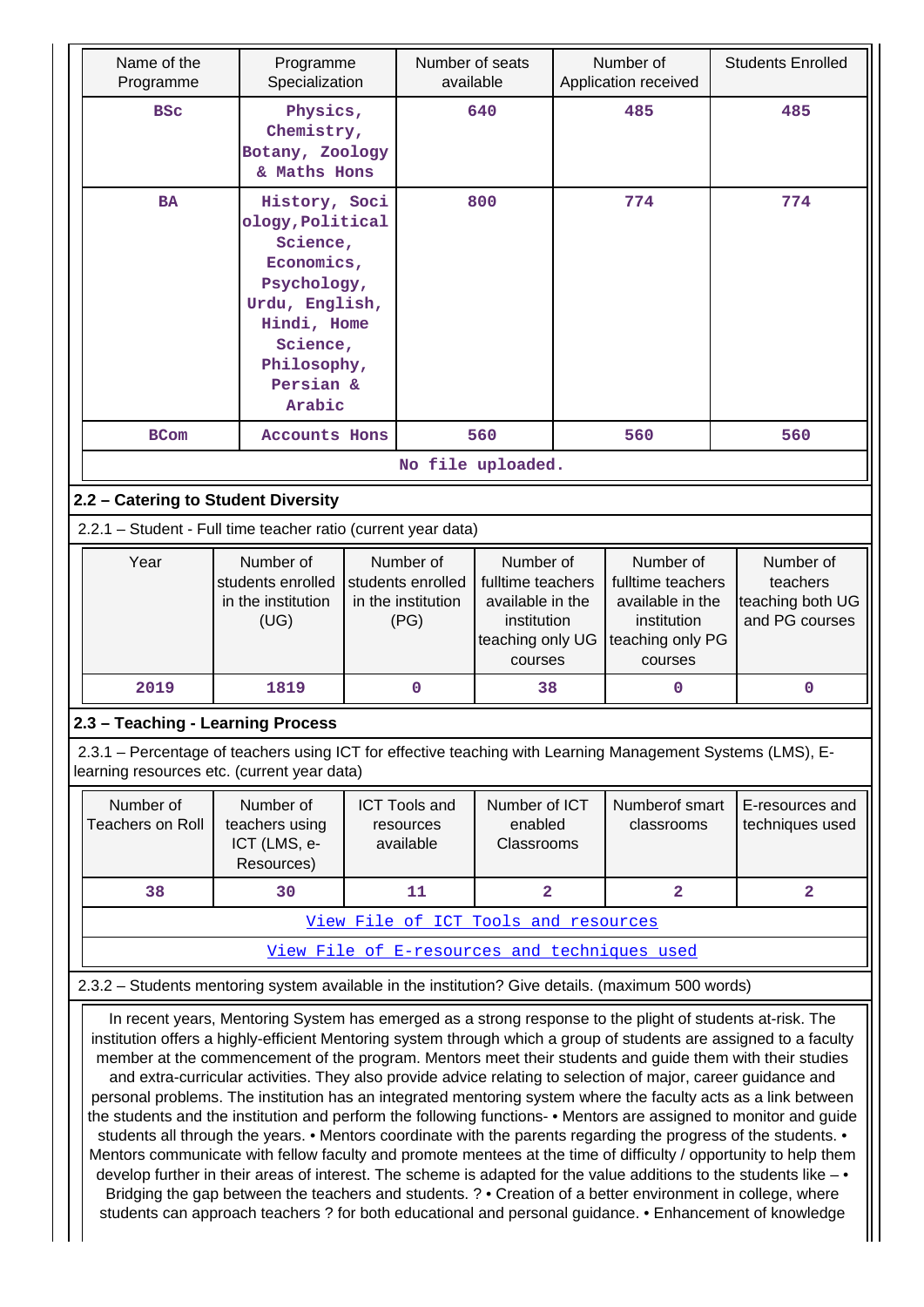base for both teachers and students alike, due to ? effective two-way communication. • Motivation for higher studies and entrepreneurship. • Advice and support for improvement in academic performance.

| Number of students enrolled in the<br>institution | Number of fulltime teachers | Mentor: Mentee Ratio |  |
|---------------------------------------------------|-----------------------------|----------------------|--|
| 1819                                              | 38                          | 1:48                 |  |

## **2.4 – Teacher Profile and Quality**

2.4.1 – Number of full time teachers appointed during the year

| No. of sanctioned<br>positions | No. of filled positions | Vacant positions | Positions filled during<br>the current year | No. of faculty with<br>Ph.D |
|--------------------------------|-------------------------|------------------|---------------------------------------------|-----------------------------|
| 55                             | 38                      | 17               |                                             | 38                          |

 2.4.2 – Honours and recognition received by teachers (received awards, recognition, fellowships at State, National, International level from Government, recognised bodies during the year )

| Year of Award | Name of full time teachers<br>receiving awards from<br>state level, national level,<br>international level | Designation            | Name of the award,<br>fellowship, received from<br>Government or recognized<br>bodies |  |
|---------------|------------------------------------------------------------------------------------------------------------|------------------------|---------------------------------------------------------------------------------------|--|
| 2020          | Dr. Md. Danish<br>Shabbir                                                                                  | Assistant<br>Professor | Best Paper Award                                                                      |  |
| 2020          | DR. MOHSIN RAZA                                                                                            | Assistant<br>Professor | <b>AKBAR RAZA</b><br><b>JAMSHED AWARD</b>                                             |  |
| 2020          | <b>MD.RABBAN ALI</b><br>DR.                                                                                | Assistant<br>Professor | $COVID-19$<br><b>WARRIORS</b><br><b>AWARD</b>                                         |  |
|               |                                                                                                            | No file uploaded.      |                                                                                       |  |

### **2.5 – Evaluation Process and Reforms**

 2.5.1 – Number of days from the date of semester-end/ year- end examination till the declaration of results during the year

| Programme Name    | Programme Code | Semester/year | Last date of the last<br>semester-end/year-<br>end examination | Date of declaration of<br>results of semester-<br>end/year-end<br>examination |  |  |  |  |
|-------------------|----------------|---------------|----------------------------------------------------------------|-------------------------------------------------------------------------------|--|--|--|--|
| <b>BCom</b>       | 03             | III           | 14/10/2019                                                     | 02/12/2019                                                                    |  |  |  |  |
| <b>BSC</b>        | 02             | III           | 14/10/2019                                                     | 02/12/2019                                                                    |  |  |  |  |
| BA                | 01             | III           | 14/10/2019                                                     | 02/12/2019                                                                    |  |  |  |  |
| No file uploaded. |                |               |                                                                |                                                                               |  |  |  |  |

2.5.2 – Reforms initiated on Continuous Internal Evaluation(CIE) system at the institutional level (250 words)

 **The examination and evaluation are major components of our education system. The whole education process of teaching and learning ends with the examination. The entire efforts put in by the teacher on the teaching and the student on learning is focused on getting best results in examination. The Institution is (Permanently affiliated and approved by Govt. Of Bihar) under Patliputra University, Patna. Therefore we completely follow the Evaluation system of the University. There is no provision of CIE- continuous internal evaluation in graduation courses in Patliputra University, Patna. The institution has taken efforts to improve the performance of students by framing significant reforms in Continuous Internal evaluation at the institution level. A system of Internal Evaluation is achieved by regular Unit tests, Terminal examinations and Sent-up Examinations as well as regular classroom assessment programs.**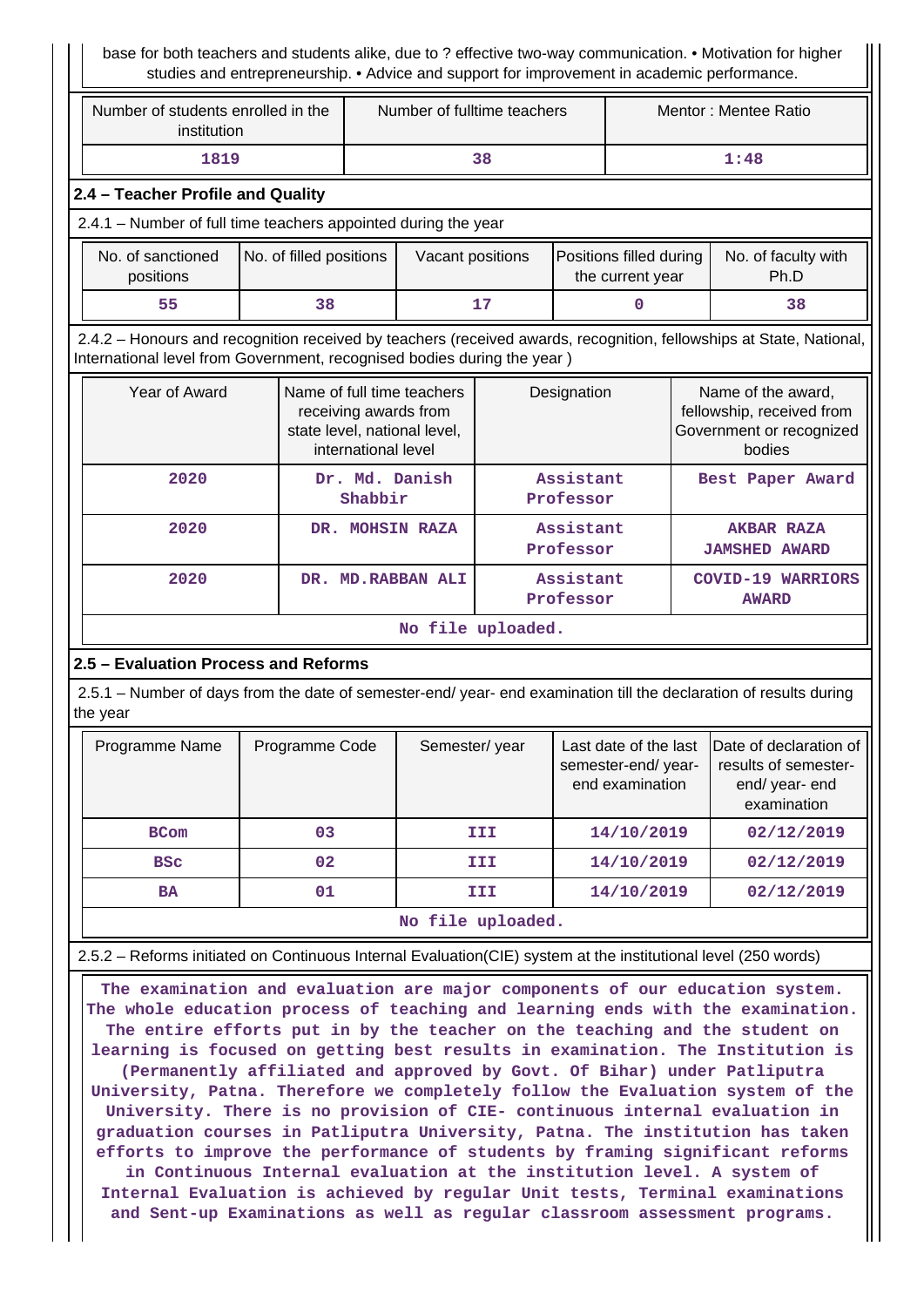**Testing modules range from the oral to the written including quizzes, viva, project reports, written assignments, chart preparations, etc. In most departments student evaluation is also through practical, group discussions, seminars, and science talk competitions. The students can see their evaluated answer- sheets and discuss the same with concerned faculty. Remedial measures are taken by conducting tutorial classes to clarify doubts and re- explaining the critical topics. Students are encouraged to solve previous years University Exam question papers. Monitoring the improvement in learning of slow learner and encouraging the advanced learners by reviewing their performance in exams is also an important assessment programme of our institution. These reforms have resulted in substantial improvement in student's performance through comprehension of difficult topics, improved time management, enhanced writing skills and individualized attention resulting in refining their cognitive, psychomotor and affective domains of learning. This has significantly enhanced the pass percentage and academic excellence of students.**

 2.5.3 – Academic calendar prepared and adhered for conduct of Examination and other related matters (250 words)

 **The academic calendar is released by the affiliating university (Patliputra University) and is to be followed in totality by our college. The college is committed to excellence by giving complete focus in priority basis in maintaining academic calendar to achieve the set goal of academic excellence. The university academic calendar provides a wide framework for the general functioning of the college. It provides plan for the academic year to students and teachers. The new academic session of the college begins in the first week of July. Admission forms for the U.G. programmes are made available from mid-June and the process of admission to the U.G. programmes commences in July and is completed up to the first week of August. Each department has to prepare its own time-table in co- ordination with the central time-table committee in accordance availability of time and space. Each department prepares the timetable giving a clear distribution of workloads of the teachers. The time-table also has a provision for the tutorials classes. Evaluation of the students is the responsibility of the affiliating university which has an annual system of examination. The main examinations of the university comprises of written examination, practical and viva-voce examination. The final evaluation of students is done according to the university schedule. Towards the end of each session, examinations are conducted by the university and evaluation is carried out. The exam results are declared and marks sheets are issued and displayed on university website by the affiliating university. It will not be possible always to adhere to this calendar fully and completely, efforts are taken to conform. Due to unforeseen reasons, the institution may have to bring about changes in the schedule given by the university. The schedules are strictly followed by all the departments and completed by the entire department well in time as per calendar.**

### **2.6 – Student Performance and Learning Outcomes**

 2.6.1 – Program outcomes, program specific outcomes and course outcomes for all programs offered by the institution are stated and displayed in website of the institution (to provide the weblink)

 [http://www.orientalcollege.in/Dynamic\\_Img/201920ef](http://www.orientalcollege.in/Dynamic_Img/201920ef-e8b1-4c7e-89bd-5ba22ffa7272.A.,%20B.Sc.%20and%20B.Com%20Course%20Outcomes.pdf)[e8b1-4c7e-89bd-5ba22ffa7272.A.,%20B.Sc.%20and%20B.Com%20Course%20Outcomes.pdf](http://www.orientalcollege.in/Dynamic_Img/201920ef-e8b1-4c7e-89bd-5ba22ffa7272.A.,%20B.Sc.%20and%20B.Com%20Course%20Outcomes.pdf)

2.6.2 – Pass percentage of students

| examination<br>final year | Programme<br>Code | Programme<br>Name | Programme<br>Specialization | Number of<br>students          | Number of<br>students passed | Pass Percentage |
|---------------------------|-------------------|-------------------|-----------------------------|--------------------------------|------------------------------|-----------------|
|                           |                   |                   |                             | appeared in the<br>examination | in final year                |                 |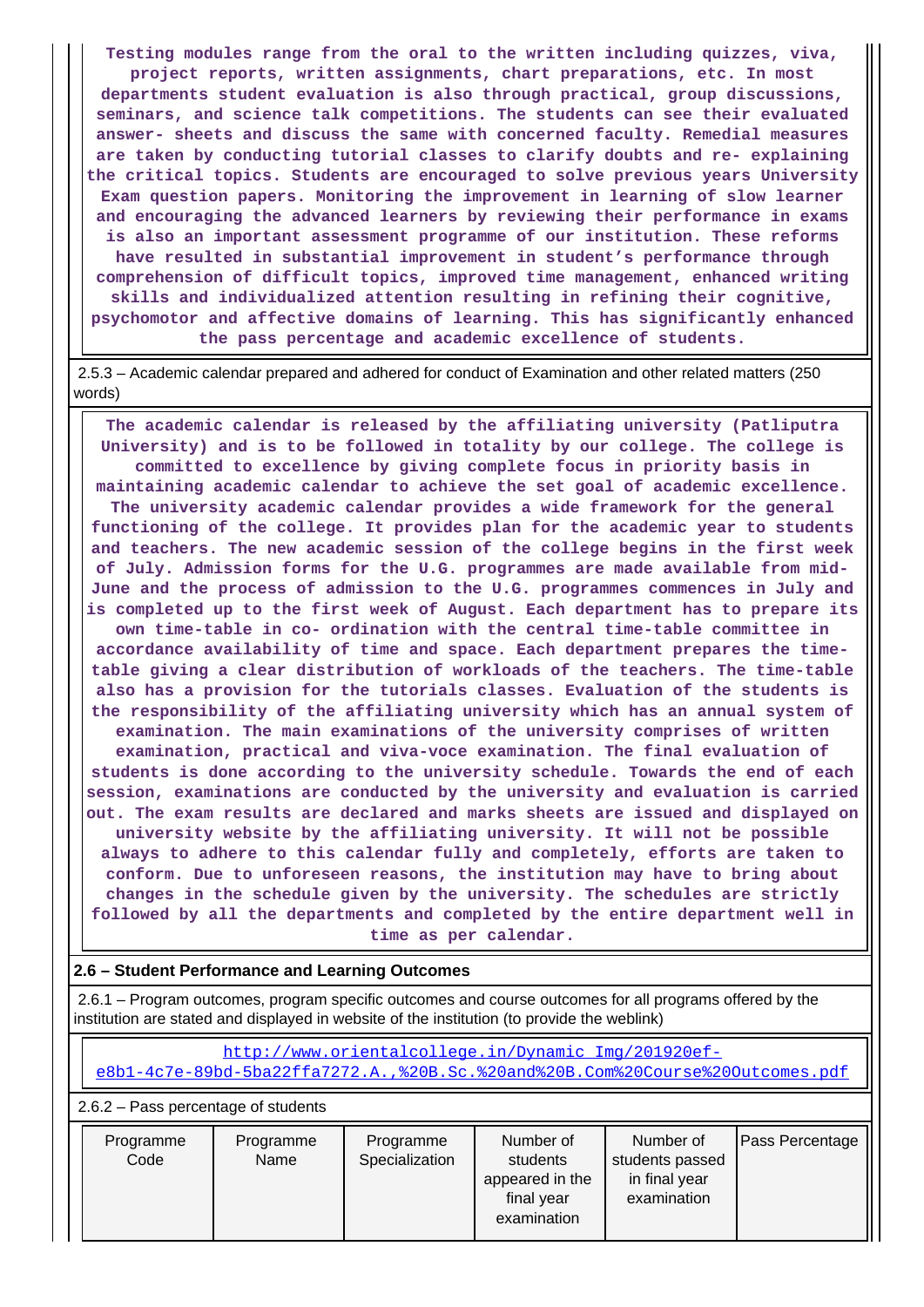|                                                                                                      | 02                                                                                                                                                                        | <b>BSC</b>   |            | Hons                                    | 184                   |  |                           | 184 | 100                                |  |
|------------------------------------------------------------------------------------------------------|---------------------------------------------------------------------------------------------------------------------------------------------------------------------------|--------------|------------|-----------------------------------------|-----------------------|--|---------------------------|-----|------------------------------------|--|
|                                                                                                      | 01                                                                                                                                                                        | <b>BA</b>    |            | Hons                                    | 593                   |  |                           | 589 | 99.32                              |  |
|                                                                                                      | 03                                                                                                                                                                        | <b>BCom</b>  |            | Hons                                    | 316                   |  |                           | 315 | 99.68                              |  |
|                                                                                                      |                                                                                                                                                                           |              |            |                                         | No file uploaded.     |  |                           |     |                                    |  |
|                                                                                                      | 2.7 - Student Satisfaction Survey                                                                                                                                         |              |            |                                         |                       |  |                           |     |                                    |  |
|                                                                                                      | 2.7.1 - Student Satisfaction Survey (SSS) on overall institutional performance (Institution may design the<br>questionnaire) (results and details be provided as weblink) |              |            |                                         |                       |  |                           |     |                                    |  |
|                                                                                                      |                                                                                                                                                                           |              |            |                                         | NA                    |  |                           |     |                                    |  |
|                                                                                                      | <b>CRITERION III – RESEARCH, INNOVATIONS AND EXTENSION</b>                                                                                                                |              |            |                                         |                       |  |                           |     |                                    |  |
|                                                                                                      | 3.1 - Resource Mobilization for Research                                                                                                                                  |              |            |                                         |                       |  |                           |     |                                    |  |
|                                                                                                      | 3.1.1 – Research funds sanctioned and received from various agencies, industry and other organisations                                                                    |              |            |                                         |                       |  |                           |     |                                    |  |
|                                                                                                      | Nature of the Project                                                                                                                                                     | Duration     |            | Name of the funding<br>agency           |                       |  | Total grant<br>sanctioned |     | Amount received<br>during the year |  |
|                                                                                                      | Total                                                                                                                                                                     | $\mathbf{0}$ |            |                                         | Nil                   |  | 0                         |     | 0                                  |  |
|                                                                                                      |                                                                                                                                                                           |              |            |                                         | No file uploaded.     |  |                           |     |                                    |  |
|                                                                                                      | 3.2 - Innovation Ecosystem                                                                                                                                                |              |            |                                         |                       |  |                           |     |                                    |  |
|                                                                                                      | 3.2.1 – Workshops/Seminars Conducted on Intellectual Property Rights (IPR) and Industry-Academia Innovative<br>practices during the year                                  |              |            |                                         |                       |  |                           |     |                                    |  |
|                                                                                                      | Title of workshop/seminar                                                                                                                                                 |              |            | Name of the Dept.                       |                       |  |                           |     | Date                               |  |
|                                                                                                      | Nil<br>09/03/2020<br>Nil                                                                                                                                                  |              |            |                                         |                       |  |                           |     |                                    |  |
| 3.2.2 - Awards for Innovation won by Institution/Teachers/Research scholars/Students during the year |                                                                                                                                                                           |              |            |                                         |                       |  |                           |     |                                    |  |
| Title of the innovation<br>Name of Awardee<br>Date of award<br>Awarding Agency                       |                                                                                                                                                                           |              |            |                                         |                       |  |                           |     | Category                           |  |
|                                                                                                      | Nil                                                                                                                                                                       | Nil          |            |                                         | Nil                   |  | 09/03/2020                |     | Nil                                |  |
|                                                                                                      |                                                                                                                                                                           |              |            |                                         | No file uploaded.     |  |                           |     |                                    |  |
|                                                                                                      | 3.2.3 – No. of Incubation centre created, start-ups incubated on campus during the year                                                                                   |              |            |                                         |                       |  |                           |     |                                    |  |
|                                                                                                      | Incubation<br>Center                                                                                                                                                      | Name         |            | Sponsered By<br>Name of the<br>Start-up |                       |  | Nature of Start-<br>up    |     | Date of<br>Commencement            |  |
|                                                                                                      | Nil                                                                                                                                                                       | <b>Nil</b>   |            | Nil                                     | Nil                   |  | Nil                       |     | 09/03/2020                         |  |
|                                                                                                      |                                                                                                                                                                           |              |            |                                         | No file uploaded.     |  |                           |     |                                    |  |
|                                                                                                      | 3.3 – Research Publications and Awards                                                                                                                                    |              |            |                                         |                       |  |                           |     |                                    |  |
|                                                                                                      | 3.3.1 - Incentive to the teachers who receive recognition/awards                                                                                                          |              |            |                                         |                       |  |                           |     |                                    |  |
|                                                                                                      | <b>State</b>                                                                                                                                                              |              |            | National                                |                       |  |                           |     | International                      |  |
|                                                                                                      |                                                                                                                                                                           |              |            | 01                                      |                       |  |                           |     |                                    |  |
|                                                                                                      | 3.3.2 - Ph. Ds awarded during the year (applicable for PG College, Research Center)                                                                                       |              |            |                                         |                       |  |                           |     |                                    |  |
| Number of PhD's Awarded<br>Name of the Department                                                    |                                                                                                                                                                           |              |            |                                         |                       |  |                           |     |                                    |  |
|                                                                                                      | DEPARTMENT OF POLITICAL SCIENCE                                                                                                                                           | 1            |            |                                         |                       |  |                           |     |                                    |  |
|                                                                                                      | 1<br>DEPARTMENT OF URDU                                                                                                                                                   |              |            |                                         |                       |  |                           |     |                                    |  |
|                                                                                                      | 3.3.3 - Research Publications in the Journals notified on UGC website during the year                                                                                     |              |            |                                         |                       |  |                           |     |                                    |  |
|                                                                                                      | <b>Type</b>                                                                                                                                                               |              | Department |                                         | Number of Publication |  |                           |     | Average Impact Factor (if<br>any)  |  |
|                                                                                                      |                                                                                                                                                                           |              |            |                                         |                       |  |                           |     |                                    |  |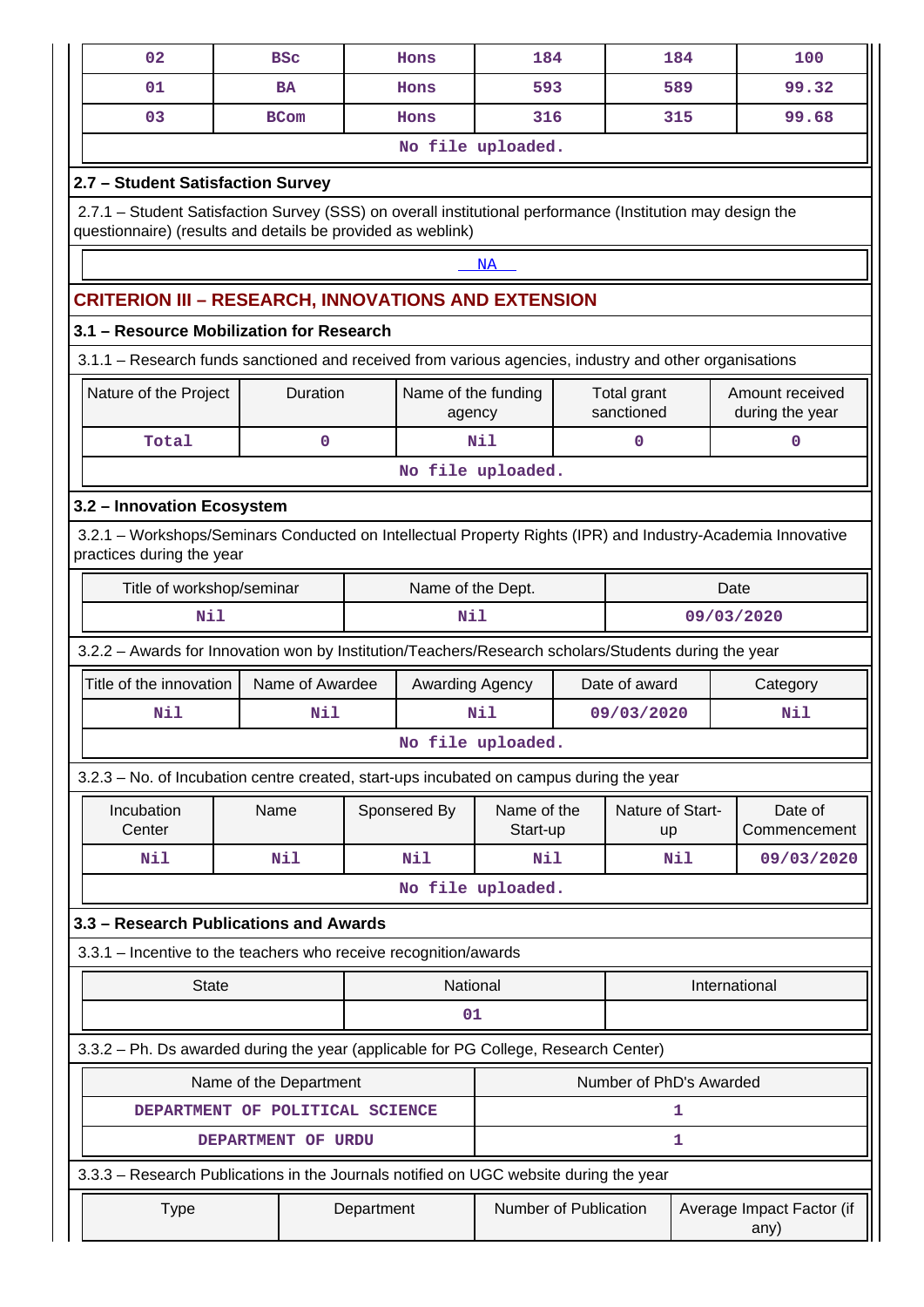| National                                                                                                                                                                                                           |                    |  | Psychology                                      |          |                        |                                                          | $\overline{a}$          |                                                                    | 0 <sub>0</sub>                                           |                                                                    |  |
|--------------------------------------------------------------------------------------------------------------------------------------------------------------------------------------------------------------------|--------------------|--|-------------------------------------------------|----------|------------------------|----------------------------------------------------------|-------------------------|--------------------------------------------------------------------|----------------------------------------------------------|--------------------------------------------------------------------|--|
| National                                                                                                                                                                                                           |                    |  | Commerce                                        |          |                        |                                                          | $\overline{2}$          |                                                                    |                                                          | 0 <sub>0</sub>                                                     |  |
| International                                                                                                                                                                                                      |                    |  | Commerce                                        |          |                        |                                                          | $\overline{\mathbf{2}}$ |                                                                    |                                                          | 0 <sub>0</sub>                                                     |  |
|                                                                                                                                                                                                                    |                    |  |                                                 |          | No file uploaded.      |                                                          |                         |                                                                    |                                                          |                                                                    |  |
| 3.3.4 - Books and Chapters in edited Volumes / Books published, and papers in National/International Conference<br>Proceedings per Teacher during the year                                                         |                    |  |                                                 |          |                        |                                                          |                         |                                                                    |                                                          |                                                                    |  |
|                                                                                                                                                                                                                    | Department         |  |                                                 |          |                        |                                                          |                         | Number of Publication                                              |                                                          |                                                                    |  |
|                                                                                                                                                                                                                    | DEPARTMENT OF URDU |  |                                                 |          | 2                      |                                                          |                         |                                                                    |                                                          |                                                                    |  |
|                                                                                                                                                                                                                    |                    |  | DEPARTMENT OF PSYCHOLOGY                        |          | 1                      |                                                          |                         |                                                                    |                                                          |                                                                    |  |
|                                                                                                                                                                                                                    |                    |  |                                                 |          | No file uploaded.      |                                                          |                         |                                                                    |                                                          |                                                                    |  |
| 3.3.5 - Bibliometrics of the publications during the last Academic year based on average citation index in Scopus/<br>Web of Science or PubMed/ Indian Citation Index                                              |                    |  |                                                 |          |                        |                                                          |                         |                                                                    |                                                          |                                                                    |  |
| Title of the<br>Name of<br>Author<br>Paper                                                                                                                                                                         |                    |  | Title of journal                                |          | Year of<br>publication |                                                          | <b>Citation Index</b>   | Institutional<br>affiliation as<br>mentioned in<br>the publication |                                                          | Number of<br>citations<br>excluding self<br>citation               |  |
| Nil<br>Nil                                                                                                                                                                                                         |                    |  | Nil                                             |          | 2020                   |                                                          | $\mathbf 0$             | Nil                                                                |                                                          | $\mathbf 0$                                                        |  |
|                                                                                                                                                                                                                    |                    |  |                                                 |          | No file uploaded.      |                                                          |                         |                                                                    |                                                          |                                                                    |  |
| 3.3.6 - h-Index of the Institutional Publications during the year. (based on Scopus/ Web of science)                                                                                                               |                    |  |                                                 |          |                        |                                                          |                         |                                                                    |                                                          |                                                                    |  |
| Title of the<br>Name of<br>Title of journal<br>Author<br>Paper                                                                                                                                                     |                    |  |                                                 |          | Year of<br>publication |                                                          | h-index                 | Number of<br>citations<br>excluding self<br>citation               |                                                          | Institutional<br>affiliation as<br>mentioned in<br>the publication |  |
| Nil<br>Nil<br>Nil                                                                                                                                                                                                  |                    |  |                                                 |          | 2020                   |                                                          | $\mathbf 0$             | 0                                                                  |                                                          | Nil                                                                |  |
|                                                                                                                                                                                                                    |                    |  |                                                 |          | No file uploaded.      |                                                          |                         |                                                                    |                                                          |                                                                    |  |
| 3.3.7 – Faculty participation in Seminars/Conferences and Symposia during the year:                                                                                                                                |                    |  |                                                 |          |                        |                                                          |                         |                                                                    |                                                          |                                                                    |  |
| Number of Faculty                                                                                                                                                                                                  |                    |  | International                                   | National |                        |                                                          | <b>State</b>            |                                                                    | Local                                                    |                                                                    |  |
| Attended/Semi<br>nars/Workshops                                                                                                                                                                                    |                    |  | 29                                              |          | 32                     | 0                                                        |                         |                                                                    |                                                          | $\mathbf 0$                                                        |  |
| Presented<br>papers                                                                                                                                                                                                |                    |  | 3                                               |          | 9                      |                                                          | $\pmb{0}$               |                                                                    |                                                          | $\mathbf 0$                                                        |  |
| $\mathbf 0$<br>Resource<br>persons                                                                                                                                                                                 |                    |  |                                                 |          | <b>Nill</b>            | 1                                                        |                         |                                                                    | 1                                                        |                                                                    |  |
|                                                                                                                                                                                                                    |                    |  |                                                 |          | No file uploaded.      |                                                          |                         |                                                                    |                                                          |                                                                    |  |
| 3.4 - Extension Activities                                                                                                                                                                                         |                    |  |                                                 |          |                        |                                                          |                         |                                                                    |                                                          |                                                                    |  |
| 3.4.1 – Number of extension and outreach programmes conducted in collaboration with industry, community and<br>Non- Government Organisations through NSS/NCC/Red cross/Youth Red Cross (YRC) etc., during the year |                    |  |                                                 |          |                        |                                                          |                         |                                                                    |                                                          |                                                                    |  |
| Title of the activities                                                                                                                                                                                            |                    |  | Organising unit/agency/<br>collaborating agency |          |                        | Number of teachers<br>participated in such<br>activities |                         |                                                                    | Number of students<br>participated in such<br>activities |                                                                    |  |
| World Population<br>Day (11.07.2019)                                                                                                                                                                               |                    |  | <b>NSS</b>                                      |          |                        |                                                          | 6                       |                                                                    | 40                                                       |                                                                    |  |
| World Environment<br>Day (04.06.2019 -                                                                                                                                                                             |                    |  | <b>NSS</b>                                      |          |                        |                                                          | 5                       |                                                                    | 34                                                       |                                                                    |  |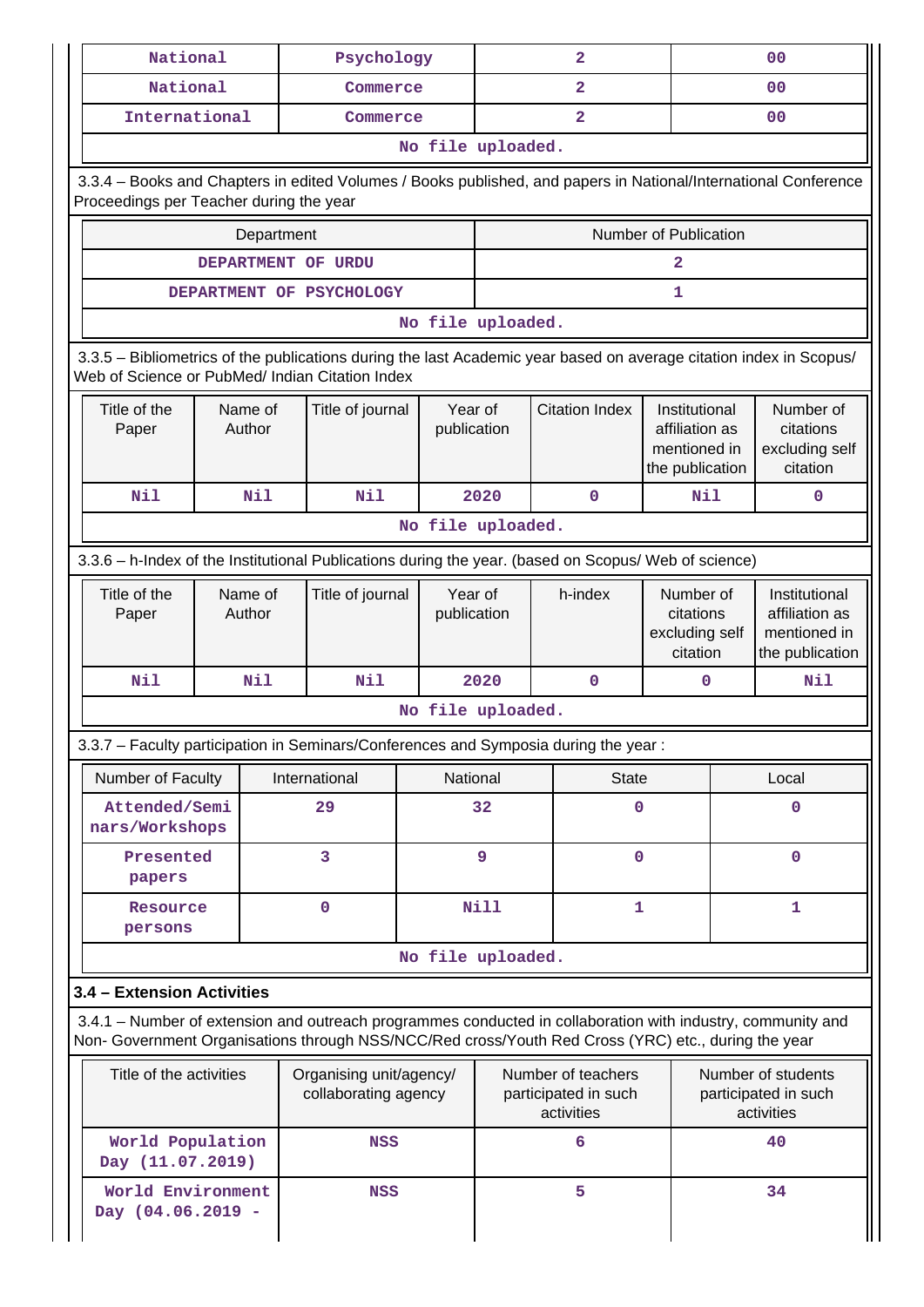| 05.06.2019)                                                                                                                                                                                                    |                                                      |                   |                                                                                                   |                        |                                            |                                                         |                                        |                                                         |             |
|----------------------------------------------------------------------------------------------------------------------------------------------------------------------------------------------------------------|------------------------------------------------------|-------------------|---------------------------------------------------------------------------------------------------|------------------------|--------------------------------------------|---------------------------------------------------------|----------------------------------------|---------------------------------------------------------|-------------|
| Matdata Jagrukta<br>Seminar<br>(03.05.2019)                                                                                                                                                                    |                                                      |                   | <b>NSS</b>                                                                                        |                        |                                            | 8                                                       |                                        |                                                         | 70          |
| World water Day                                                                                                                                                                                                |                                                      |                   | NCC Oriental<br>College                                                                           |                        |                                            | $\mathbf 0$                                             |                                        | 20                                                      |             |
|                                                                                                                                                                                                                | Combined Annual<br>Training Camp-XIII<br>$(CATC-TI)$ |                   | NCC Oriental<br>College                                                                           |                        | $\mathbf{O}$                               |                                                         |                                        | 30                                                      |             |
|                                                                                                                                                                                                                | Combined Annual<br>Training Camp-XIII<br>(CATC-XIII) |                   | NCC Oriental<br>College                                                                           |                        |                                            | $\mathbf 0$                                             |                                        |                                                         | 10          |
|                                                                                                                                                                                                                | International Day<br>of Yoga (IDOY)                  |                   | NCC Oriental<br>College                                                                           |                        |                                            | $\mathbf 0$                                             |                                        |                                                         | 95          |
| Participation in<br>Yuva Kaushal Diwas                                                                                                                                                                         |                                                      |                   | <b>NSS</b>                                                                                        |                        |                                            | 3                                                       |                                        |                                                         | 15          |
|                                                                                                                                                                                                                |                                                      |                   |                                                                                                   |                        | No file uploaded.                          |                                                         |                                        |                                                         |             |
| 3.4.2 - Awards and recognition received for extension activities from Government and other recognized bodies<br>during the year                                                                                |                                                      |                   |                                                                                                   |                        |                                            |                                                         |                                        |                                                         |             |
| Name of the activity                                                                                                                                                                                           |                                                      | Award/Recognition |                                                                                                   | <b>Awarding Bodies</b> |                                            |                                                         | Number of students<br><b>Benefited</b> |                                                         |             |
| Nil                                                                                                                                                                                                            |                                                      |                   | Nil                                                                                               |                        |                                            | Nil                                                     |                                        |                                                         | $\mathbf 0$ |
| No file uploaded.                                                                                                                                                                                              |                                                      |                   |                                                                                                   |                        |                                            |                                                         |                                        |                                                         |             |
| 3.4.3 - Students participating in extension activities with Government Organisations, Non-Government<br>Organisations and programmes such as Swachh Bharat, Aids Awareness, Gender Issue, etc. during the year |                                                      |                   |                                                                                                   |                        |                                            |                                                         |                                        |                                                         |             |
| Name of the scheme                                                                                                                                                                                             | Organising unit/Agen<br>cy/collaborating<br>agency   |                   | Name of the activity                                                                              |                        |                                            | Number of teachers<br>participated in such<br>activites |                                        | Number of students<br>participated in such<br>activites |             |
| Nil                                                                                                                                                                                                            |                                                      | Nil               |                                                                                                   |                        | Nil<br>$\mathbf 0$                         |                                                         | 0                                      |                                                         |             |
|                                                                                                                                                                                                                |                                                      |                   |                                                                                                   |                        | No file uploaded.                          |                                                         |                                        |                                                         |             |
| 3.5 - Collaborations                                                                                                                                                                                           |                                                      |                   |                                                                                                   |                        |                                            |                                                         |                                        |                                                         |             |
| 3.5.1 – Number of Collaborative activities for research, faculty exchange, student exchange during the year                                                                                                    |                                                      |                   |                                                                                                   |                        |                                            |                                                         |                                        |                                                         |             |
| Nature of activity                                                                                                                                                                                             |                                                      |                   | Participant                                                                                       |                        | Source of financial support                |                                                         |                                        |                                                         | Duration    |
| Nil                                                                                                                                                                                                            |                                                      |                   | 0                                                                                                 |                        | Nil<br>$\mathbf 0$                         |                                                         |                                        |                                                         |             |
|                                                                                                                                                                                                                |                                                      |                   |                                                                                                   |                        | No file uploaded.                          |                                                         |                                        |                                                         |             |
| 3.5.2 - Linkages with institutions/industries for internship, on-the- job training, project work, sharing of research<br>facilities etc. during the year                                                       |                                                      |                   |                                                                                                   |                        |                                            |                                                         |                                        |                                                         |             |
| Nature of linkage                                                                                                                                                                                              | Title of the<br>linkage                              |                   | Name of the<br>partnering<br>institution/<br>industry<br>/research lab<br>with contact<br>details |                        | <b>Duration From</b><br><b>Duration To</b> |                                                         |                                        | Participant                                             |             |
| Nil                                                                                                                                                                                                            |                                                      | <b>Nil</b>        |                                                                                                   | Nil                    | 09/03/2020                                 |                                                         |                                        | 09/03/2020<br>$\mathbf 0$                               |             |
|                                                                                                                                                                                                                |                                                      |                   |                                                                                                   |                        | No file uploaded.                          |                                                         |                                        |                                                         |             |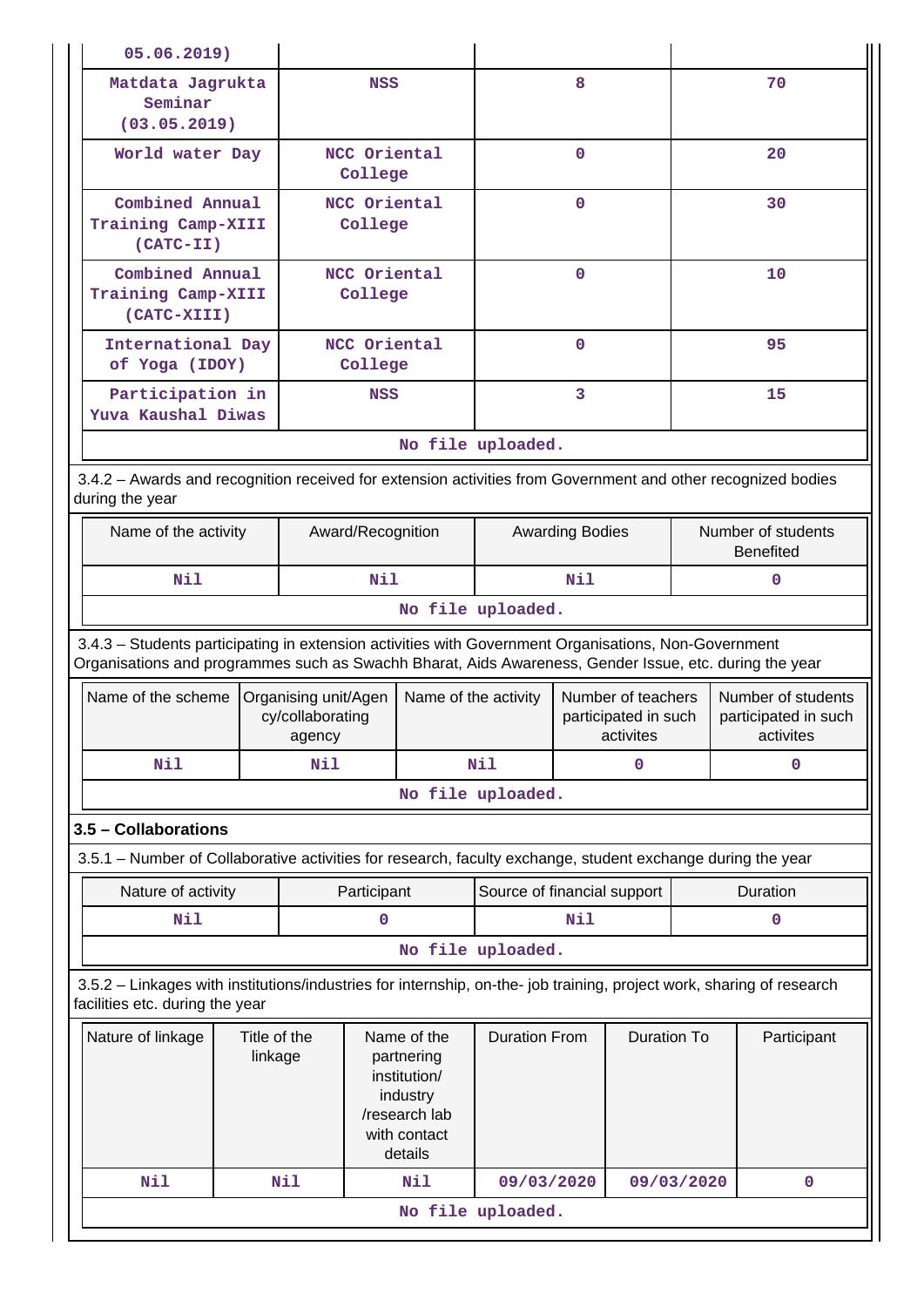| houses etc. during the year                                                                                                    |                        | 3.5.3 - MoUs signed with institutions of national, international importance, other universities, industries, corporate                                                                                         |                   |                  |                                                |                                |                                                           |  |  |  |
|--------------------------------------------------------------------------------------------------------------------------------|------------------------|----------------------------------------------------------------------------------------------------------------------------------------------------------------------------------------------------------------|-------------------|------------------|------------------------------------------------|--------------------------------|-----------------------------------------------------------|--|--|--|
| Organisation                                                                                                                   |                        | Date of MoU signed                                                                                                                                                                                             |                   |                  | Purpose/Activities                             |                                | Number of<br>students/teachers<br>participated under MoUs |  |  |  |
| Nil                                                                                                                            |                        | 09/03/2020                                                                                                                                                                                                     |                   |                  | Nil                                            |                                | $\mathbf 0$                                               |  |  |  |
|                                                                                                                                |                        |                                                                                                                                                                                                                | No file uploaded. |                  |                                                |                                |                                                           |  |  |  |
|                                                                                                                                |                        | <b>CRITERION IV – INFRASTRUCTURE AND LEARNING RESOURCES</b>                                                                                                                                                    |                   |                  |                                                |                                |                                                           |  |  |  |
| 4.1 - Physical Facilities                                                                                                      |                        |                                                                                                                                                                                                                |                   |                  |                                                |                                |                                                           |  |  |  |
|                                                                                                                                |                        | 4.1.1 - Budget allocation, excluding salary for infrastructure augmentation during the year                                                                                                                    |                   |                  |                                                |                                |                                                           |  |  |  |
|                                                                                                                                |                        | Budget allocated for infrastructure augmentation                                                                                                                                                               |                   |                  | Budget utilized for infrastructure development |                                |                                                           |  |  |  |
|                                                                                                                                |                        | 11875000                                                                                                                                                                                                       |                   |                  |                                                | 2563131.28                     |                                                           |  |  |  |
|                                                                                                                                |                        | 4.1.2 - Details of augmentation in infrastructure facilities during the year                                                                                                                                   |                   |                  |                                                |                                |                                                           |  |  |  |
|                                                                                                                                | <b>Facilities</b>      |                                                                                                                                                                                                                |                   |                  |                                                | <b>Existing or Newly Added</b> |                                                           |  |  |  |
|                                                                                                                                |                        | Campus Area                                                                                                                                                                                                    |                   |                  |                                                | Existing                       |                                                           |  |  |  |
|                                                                                                                                |                        | Class rooms                                                                                                                                                                                                    |                   | Existing         |                                                |                                |                                                           |  |  |  |
|                                                                                                                                |                        | Laboratories                                                                                                                                                                                                   |                   |                  |                                                | Existing                       |                                                           |  |  |  |
|                                                                                                                                |                        | Seminar halls with ICT facilities                                                                                                                                                                              |                   | Existing         |                                                |                                |                                                           |  |  |  |
|                                                                                                                                |                        | Classrooms with LCD facilities                                                                                                                                                                                 |                   |                  |                                                | Existing                       |                                                           |  |  |  |
|                                                                                                                                | No file uploaded.      |                                                                                                                                                                                                                |                   |                  |                                                |                                |                                                           |  |  |  |
| 4.2 - Library as a Learning Resource                                                                                           |                        |                                                                                                                                                                                                                |                   |                  |                                                |                                |                                                           |  |  |  |
| 4.2.1 - Library is automated {Integrated Library Management System (ILMS)}                                                     |                        |                                                                                                                                                                                                                |                   |                  |                                                |                                |                                                           |  |  |  |
| Name of the ILMS<br>software                                                                                                   |                        | Nature of automation (fully<br>or patially)                                                                                                                                                                    |                   |                  | Version                                        |                                | Year of automation                                        |  |  |  |
| Auto Lib                                                                                                                       |                        | Fully                                                                                                                                                                                                          |                   |                  | 1.0.0.1                                        |                                | 2019                                                      |  |  |  |
| 4.2.2 - Library Services                                                                                                       |                        |                                                                                                                                                                                                                |                   |                  |                                                |                                |                                                           |  |  |  |
| Library<br>Service Type                                                                                                        |                        | Existing                                                                                                                                                                                                       |                   |                  | Newly Added                                    | Total                          |                                                           |  |  |  |
| Text<br><b>Books</b>                                                                                                           | 11000                  | 2000000                                                                                                                                                                                                        |                   | 0                | $\mathbf 0$                                    | 11000                          | 2000000                                                   |  |  |  |
| Reference<br><b>Books</b>                                                                                                      | 100                    | 15000                                                                                                                                                                                                          |                   | $\mathbf 0$      | $\mathbf{O}$                                   | 100                            | 15000                                                     |  |  |  |
| e-Books                                                                                                                        | 1                      | 5900                                                                                                                                                                                                           |                   | $\mathbf 0$      | $\mathbf 0$                                    | 1                              | 5900                                                      |  |  |  |
| Library<br>Automation                                                                                                          | $\mathbf{1}$<br>150000 |                                                                                                                                                                                                                |                   | 0<br>$\mathbf 0$ |                                                | 1                              | 150000                                                    |  |  |  |
|                                                                                                                                |                        |                                                                                                                                                                                                                | No file uploaded. |                  |                                                |                                |                                                           |  |  |  |
|                                                                                                                                |                        | 4.2.3 - E-content developed by teachers such as: e-PG- Pathshala, CEC (under e-PG- Pathshala CEC (Under<br>Graduate) SWAYAM other MOOCs platform NPTEL/NMEICT/any other Government initiatives & institutional |                   |                  |                                                |                                |                                                           |  |  |  |
| (Learning Management System (LMS) etc<br>Name of the Teacher<br>Name of the Module<br>Platform on which module<br>is developed |                        |                                                                                                                                                                                                                |                   |                  |                                                |                                | Date of launching e-<br>content                           |  |  |  |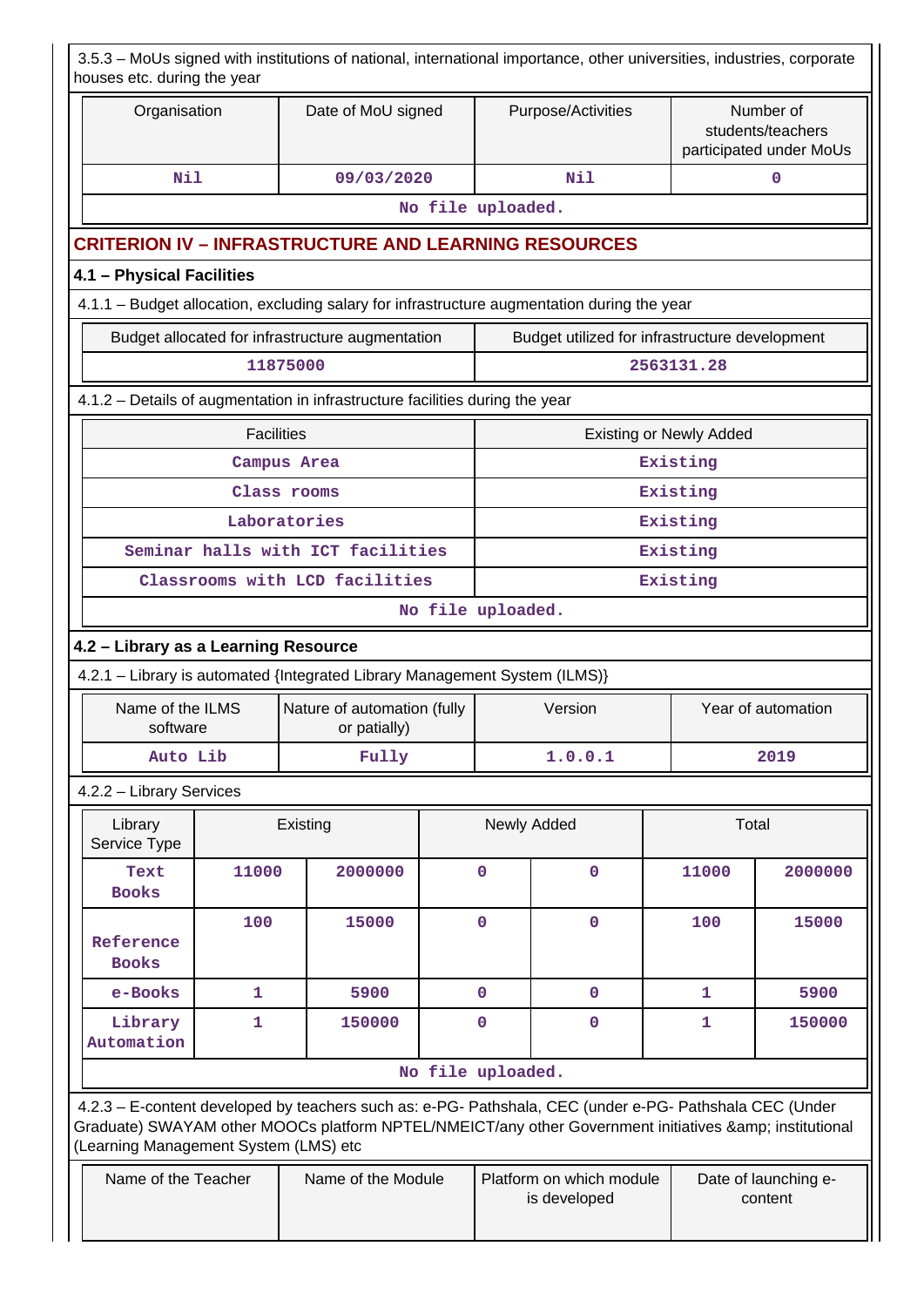| Nil                                                                                                                                                                                                                                                                                                                                                                                                                                                                                                                                                                                                                                                                                                                                                                                                                                                                                                                                                                                                                                                                                                                                                                                                                                                                                                                                                                            |                                                                                                                                                                                                                              | Nil             |              |                            | Nil                 |          |                 | 09/03/2020                                        |               |  |
|--------------------------------------------------------------------------------------------------------------------------------------------------------------------------------------------------------------------------------------------------------------------------------------------------------------------------------------------------------------------------------------------------------------------------------------------------------------------------------------------------------------------------------------------------------------------------------------------------------------------------------------------------------------------------------------------------------------------------------------------------------------------------------------------------------------------------------------------------------------------------------------------------------------------------------------------------------------------------------------------------------------------------------------------------------------------------------------------------------------------------------------------------------------------------------------------------------------------------------------------------------------------------------------------------------------------------------------------------------------------------------|------------------------------------------------------------------------------------------------------------------------------------------------------------------------------------------------------------------------------|-----------------|--------------|----------------------------|---------------------|----------|-----------------|---------------------------------------------------|---------------|--|
|                                                                                                                                                                                                                                                                                                                                                                                                                                                                                                                                                                                                                                                                                                                                                                                                                                                                                                                                                                                                                                                                                                                                                                                                                                                                                                                                                                                |                                                                                                                                                                                                                              |                 |              |                            | No file uploaded.   |          |                 |                                                   |               |  |
| 4.3 - IT Infrastructure                                                                                                                                                                                                                                                                                                                                                                                                                                                                                                                                                                                                                                                                                                                                                                                                                                                                                                                                                                                                                                                                                                                                                                                                                                                                                                                                                        |                                                                                                                                                                                                                              |                 |              |                            |                     |          |                 |                                                   |               |  |
| 4.3.1 - Technology Upgradation (overall)                                                                                                                                                                                                                                                                                                                                                                                                                                                                                                                                                                                                                                                                                                                                                                                                                                                                                                                                                                                                                                                                                                                                                                                                                                                                                                                                       |                                                                                                                                                                                                                              |                 |              |                            |                     |          |                 |                                                   |               |  |
| <b>Type</b>                                                                                                                                                                                                                                                                                                                                                                                                                                                                                                                                                                                                                                                                                                                                                                                                                                                                                                                                                                                                                                                                                                                                                                                                                                                                                                                                                                    | <b>Total Co</b><br>mputers                                                                                                                                                                                                   | Computer<br>Lab | Internet     | <b>Browsing</b><br>centers | Computer<br>Centers | Office   | Departme<br>nts | Available<br><b>Bandwidt</b><br>h (MBPS/<br>GBPS) | <b>Others</b> |  |
| Existin<br>$\mathbf{g}$                                                                                                                                                                                                                                                                                                                                                                                                                                                                                                                                                                                                                                                                                                                                                                                                                                                                                                                                                                                                                                                                                                                                                                                                                                                                                                                                                        | 37                                                                                                                                                                                                                           | 1               | 1            | 0                          | $\mathbf 0$         | 1        | 18              | 70                                                | 0             |  |
| Added                                                                                                                                                                                                                                                                                                                                                                                                                                                                                                                                                                                                                                                                                                                                                                                                                                                                                                                                                                                                                                                                                                                                                                                                                                                                                                                                                                          | $\mathbf 0$                                                                                                                                                                                                                  | $\mathbf 0$     | $\mathbf{0}$ | $\mathbf 0$                | $\mathbf{O}$        | 0        | $\mathbf{0}$    | $\mathbf 0$                                       | $\mathbf 0$   |  |
| Total                                                                                                                                                                                                                                                                                                                                                                                                                                                                                                                                                                                                                                                                                                                                                                                                                                                                                                                                                                                                                                                                                                                                                                                                                                                                                                                                                                          | 37                                                                                                                                                                                                                           | 1               | 1            | $\mathbf 0$                | $\mathbf 0$         | 1        | 18              | 70                                                | 0             |  |
| 4.3.2 - Bandwidth available of internet connection in the Institution (Leased line)                                                                                                                                                                                                                                                                                                                                                                                                                                                                                                                                                                                                                                                                                                                                                                                                                                                                                                                                                                                                                                                                                                                                                                                                                                                                                            |                                                                                                                                                                                                                              |                 |              |                            |                     |          |                 |                                                   |               |  |
| 70 MBPS/ GBPS                                                                                                                                                                                                                                                                                                                                                                                                                                                                                                                                                                                                                                                                                                                                                                                                                                                                                                                                                                                                                                                                                                                                                                                                                                                                                                                                                                  |                                                                                                                                                                                                                              |                 |              |                            |                     |          |                 |                                                   |               |  |
| 4.3.3 - Facility for e-content                                                                                                                                                                                                                                                                                                                                                                                                                                                                                                                                                                                                                                                                                                                                                                                                                                                                                                                                                                                                                                                                                                                                                                                                                                                                                                                                                 |                                                                                                                                                                                                                              |                 |              |                            |                     |          |                 |                                                   |               |  |
|                                                                                                                                                                                                                                                                                                                                                                                                                                                                                                                                                                                                                                                                                                                                                                                                                                                                                                                                                                                                                                                                                                                                                                                                                                                                                                                                                                                | Provide the link of the videos and media centre and<br>Name of the e-content development facility<br>recording facility                                                                                                      |                 |              |                            |                     |          |                 |                                                   |               |  |
|                                                                                                                                                                                                                                                                                                                                                                                                                                                                                                                                                                                                                                                                                                                                                                                                                                                                                                                                                                                                                                                                                                                                                                                                                                                                                                                                                                                |                                                                                                                                                                                                                              | Nil             |              |                            |                     |          | <b>Nil</b>      |                                                   |               |  |
| 4.4 - Maintenance of Campus Infrastructure                                                                                                                                                                                                                                                                                                                                                                                                                                                                                                                                                                                                                                                                                                                                                                                                                                                                                                                                                                                                                                                                                                                                                                                                                                                                                                                                     |                                                                                                                                                                                                                              |                 |              |                            |                     |          |                 |                                                   |               |  |
| 4.4.1 – Expenditure incurred on maintenance of physical facilities and academic support facilities, excluding salary<br>component, during the year                                                                                                                                                                                                                                                                                                                                                                                                                                                                                                                                                                                                                                                                                                                                                                                                                                                                                                                                                                                                                                                                                                                                                                                                                             |                                                                                                                                                                                                                              |                 |              |                            |                     |          |                 |                                                   |               |  |
|                                                                                                                                                                                                                                                                                                                                                                                                                                                                                                                                                                                                                                                                                                                                                                                                                                                                                                                                                                                                                                                                                                                                                                                                                                                                                                                                                                                | Expenditure incurred on<br>Expenditure incurredon<br>Assigned Budget on<br>Assigned budget on<br>maintenance of academic<br>academic facilities<br>physical facilities<br>maintenance of physical<br>facilities<br>facilites |                 |              |                            |                     |          |                 |                                                   |               |  |
|                                                                                                                                                                                                                                                                                                                                                                                                                                                                                                                                                                                                                                                                                                                                                                                                                                                                                                                                                                                                                                                                                                                                                                                                                                                                                                                                                                                | 1068000                                                                                                                                                                                                                      |                 | 127824       |                            |                     | 14470000 |                 | 741279                                            |               |  |
| 4.4.2 – Procedures and policies for maintaining and utilizing physical, academic and support facilities - laboratory,<br>library, sports complex, computers, classrooms etc. (maximum 500 words) (information to be available in<br>institutional Website, provide link)                                                                                                                                                                                                                                                                                                                                                                                                                                                                                                                                                                                                                                                                                                                                                                                                                                                                                                                                                                                                                                                                                                       |                                                                                                                                                                                                                              |                 |              |                            |                     |          |                 |                                                   |               |  |
| All physical facilities including Classrooms, Laboratories, and Computers<br>etc. are made available for all the students admitted in the college. The<br>facilities in the classrooms are regularly used by the students. Sometime this<br>is also made available for other governmental organizations like Public Service<br>Commission for conducting examinations. Every laboratory is assigned with a<br>faculty-in-charge and lab assistants. Lab assistants are responsible for the<br>proper upkeep of the stock on a day-to-day basis. The cleaning of the<br>classrooms and the laboratories are done by the staff appointed by the<br>management. For annual repairs, the college gives the maintenance contract to<br>local experts. The College Garden is maintained by the department of Botany.<br>All computer allied service matters are solved using the contract with the<br>system distributors and service persons. The ICT Smart Class Rooms and the<br>related equipments are maintained with Annual Maintenance Contract of the<br>corresponding service providers. The institution uses the buyback facility for<br>UPS batteries which is cost effective and environment friendly. The College<br>website has updated regularly by the College admin and the web designer.<br>Electrical and Plumbering related maintenance is done with the help of |                                                                                                                                                                                                                              |                 |              |                            |                     |          |                 |                                                   |               |  |

**mechanical assistants appointed in the College and local skilled persons. All laboratory equipments are serviced by authorised service persons from the respective distributor. IT facility in library and office has been also updated**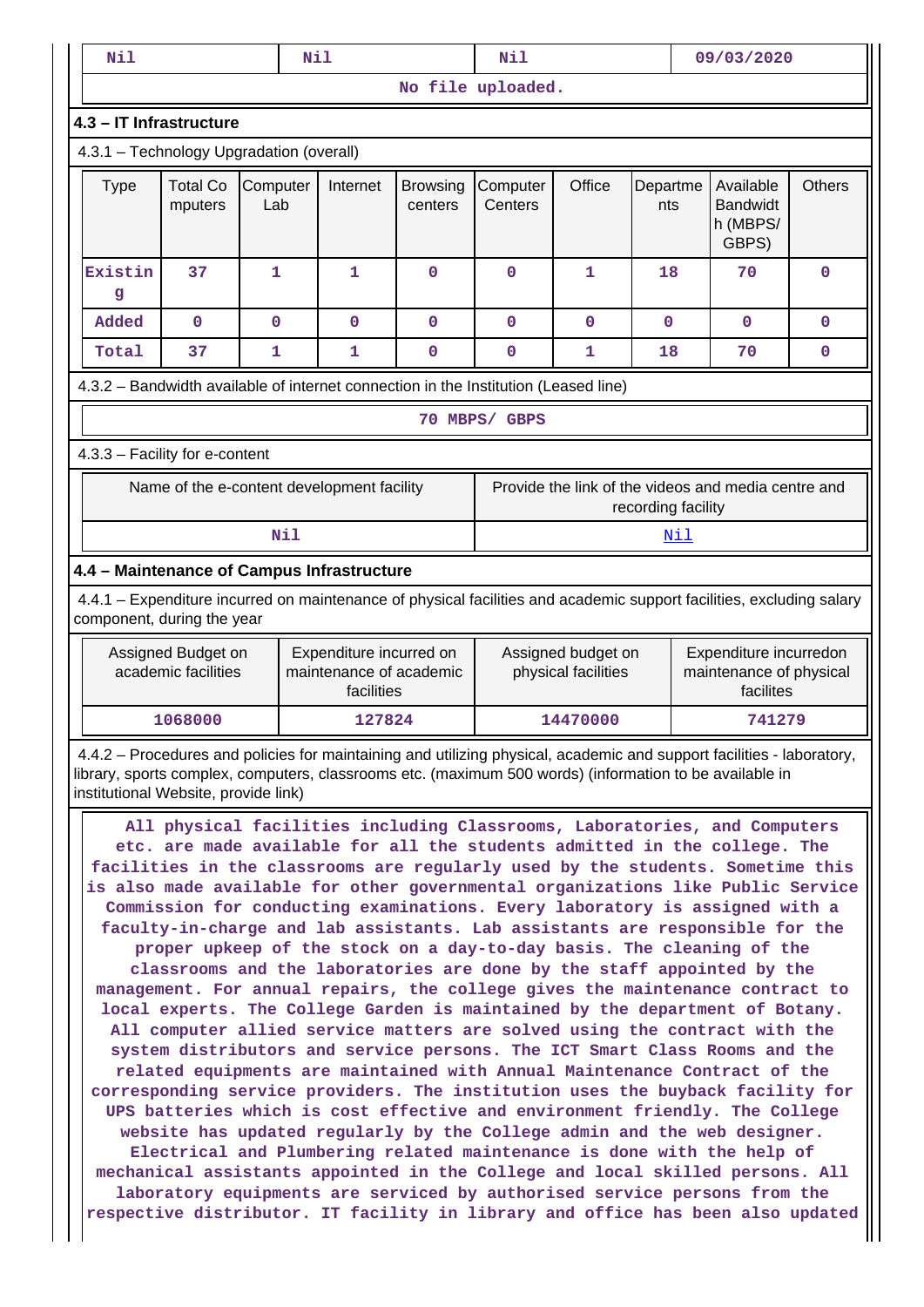**on regular interval by the hired agency. Stock verifications are done at the end of every academic year and reports are submitted to the principal. The college has a dynamic website. The college and its different department run under able guidance of Principal and different committees. The college has several committees for the decision making and implementing the different support facilities. The in-charges of different academic and other support facilities make the policies related to this and implement it in best possible and suitable ways. The stress is put to gain maximum output in view of an all round development. The college is well equipped with infrastructure to facilitate teaching through modern tools and techniques and has constantly taking steps to enhance such facilities. The College comprises 17 well**

**furnished class rooms, one computer lab (20 Computers) along with 10 Laboratories viz 2 each for Physics, Chemistry, Botany Zoology and one each for Psychology and Home Science. The College has ICT enabled classes to facilitate modern Computational learning to the Student. The ICT infrastructure includes two smart class rooms for enhanced teaching and learning Skills. In addition, there are Staff rooms, Canteen, Gymnasium, NCC room, Girls Common room, Rest room, Reading room, Store room, IQAC/NAAC room, Ramp for Handicapped Students and Parking Space. Our college has a separate common room for girl students where they pass their leisure period with their peer group, share their thoughts and enjoy leisure time.**

# **CRITERION V – STUDENT SUPPORT AND PROGRESSION**

### **5.1 – Student Support**

5.1.1 – Scholarships and Financial Support

|                                         | Name/Title of the scheme | Number of students | Amount in Rupees |
|-----------------------------------------|--------------------------|--------------------|------------------|
| Financial Support<br>from institution   | Nil                      |                    |                  |
| Financial Support<br>from Other Sources |                          |                    |                  |
| a) National                             | Nil                      |                    |                  |
| b) International                        | Nil                      |                    |                  |

#### **No file uploaded.**

 5.1.2 – Number of capability enhancement and development schemes such as Soft skill development, Remedial coaching, Language lab, Bridge courses, Yoga, Meditation, Personal Counselling and Mentoring etc.,

| Name of the capability<br>enhancement scheme | Date of implemetation | Number of students<br>enrolled | Agencies involved |  |  |  |  |  |
|----------------------------------------------|-----------------------|--------------------------------|-------------------|--|--|--|--|--|
| Nil<br>Nil<br>09/03/2020                     |                       |                                |                   |  |  |  |  |  |
| No file uploaded.                            |                       |                                |                   |  |  |  |  |  |

 5.1.3 – Students benefited by guidance for competitive examinations and career counselling offered by the institution during the year

|                            | Year              | Name of the<br>scheme | Number of<br>benefited<br>students for<br>competitive<br>examination | Number of<br>benefited<br>students by<br>career<br>counseling<br>activities | Number of<br>students who<br>have passedin<br>the comp. exam | Number of<br>studentsp placed |  |  |  |  |
|----------------------------|-------------------|-----------------------|----------------------------------------------------------------------|-----------------------------------------------------------------------------|--------------------------------------------------------------|-------------------------------|--|--|--|--|
| Nil<br>2020<br>0<br>0<br>0 |                   |                       |                                                                      |                                                                             |                                                              |                               |  |  |  |  |
|                            | No file uploaded. |                       |                                                                      |                                                                             |                                                              |                               |  |  |  |  |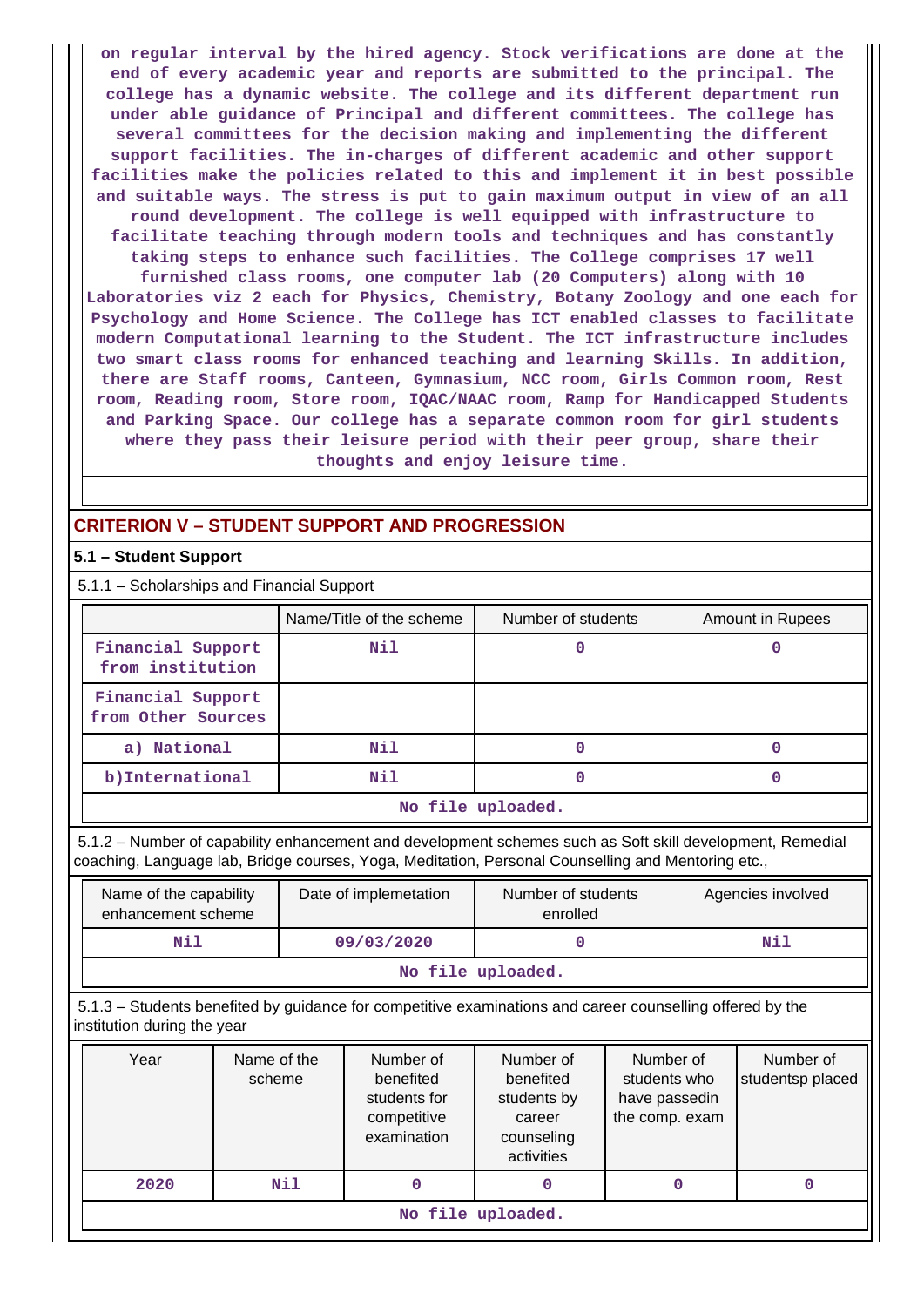5.1.4 – Institutional mechanism for transparency, timely redressal of student grievances, Prevention of sexual harassment and ragging cases during the year

| Total grievances received          |                                                                                                                                                                                        |                              | Number of grievances redressed                                              |             |                                     | Avg. number of days for grievance<br>redressal |                                                        |                                     |  |
|------------------------------------|----------------------------------------------------------------------------------------------------------------------------------------------------------------------------------------|------------------------------|-----------------------------------------------------------------------------|-------------|-------------------------------------|------------------------------------------------|--------------------------------------------------------|-------------------------------------|--|
|                                    | 5                                                                                                                                                                                      |                              |                                                                             | 5           |                                     |                                                |                                                        | 20                                  |  |
| 5.2 - Student Progression          |                                                                                                                                                                                        |                              |                                                                             |             |                                     |                                                |                                                        |                                     |  |
|                                    | 5.2.1 - Details of campus placement during the year                                                                                                                                    |                              |                                                                             |             |                                     |                                                |                                                        |                                     |  |
|                                    | On campus                                                                                                                                                                              |                              |                                                                             |             |                                     | Off campus                                     |                                                        |                                     |  |
| Nameof<br>organizations<br>visited | Number of<br>students<br>participated                                                                                                                                                  | Number of<br>stduents placed | Number of<br>Nameof<br>organizations<br>students<br>visited<br>participated |             | Number of<br>stduents placed        |                                                |                                                        |                                     |  |
| Nil                                | 0                                                                                                                                                                                      | $\mathbf 0$                  |                                                                             |             | Nil                                 |                                                | 0                                                      | 0                                   |  |
|                                    |                                                                                                                                                                                        |                              | No file uploaded.                                                           |             |                                     |                                                |                                                        |                                     |  |
|                                    | 5.2.2 – Student progression to higher education in percentage during the year                                                                                                          |                              |                                                                             |             |                                     |                                                |                                                        |                                     |  |
| Year                               | Number of<br>students<br>enrolling into<br>higher education                                                                                                                            | Programme<br>graduated from  |                                                                             |             | Depratment<br>graduated from        |                                                | Name of<br>institution joined                          | Name of<br>programme<br>admitted to |  |
| 2020                               | 0                                                                                                                                                                                      | Nil                          |                                                                             |             | Nil                                 |                                                | Nil                                                    | Nil                                 |  |
|                                    |                                                                                                                                                                                        |                              | No file uploaded.                                                           |             |                                     |                                                |                                                        |                                     |  |
|                                    | 5.2.3 - Students qualifying in state/ national/ international level examinations during the year<br>(eg:NET/SET/SLET/GATE/GMAT/CAT/GRE/TOFEL/Civil Services/State Government Services) |                              |                                                                             |             |                                     |                                                |                                                        |                                     |  |
|                                    | Items<br>Any Other                                                                                                                                                                     |                              |                                                                             |             |                                     |                                                | Number of students selected/ qualifying<br>$\mathbf 0$ |                                     |  |
|                                    |                                                                                                                                                                                        |                              | No file uploaded.                                                           |             |                                     |                                                |                                                        |                                     |  |
|                                    | 5.2.4 - Sports and cultural activities / competitions organised at the institution level during the year                                                                               |                              |                                                                             |             |                                     |                                                |                                                        |                                     |  |
|                                    |                                                                                                                                                                                        |                              |                                                                             |             |                                     |                                                |                                                        |                                     |  |
|                                    | Activity                                                                                                                                                                               |                              | Level                                                                       |             |                                     |                                                | <b>Number of Participants</b>                          |                                     |  |
|                                    | Indoor sports                                                                                                                                                                          |                              | College Level                                                               |             |                                     |                                                |                                                        | 104                                 |  |
|                                    |                                                                                                                                                                                        |                              | No file uploaded.                                                           |             |                                     |                                                |                                                        |                                     |  |
|                                    | 5.3 - Student Participation and Activities                                                                                                                                             |                              |                                                                             |             |                                     |                                                |                                                        |                                     |  |
|                                    | 5.3.1 – Number of awards/medals for outstanding performance in sports/cultural activities at national/international<br>level (award for a team event should be counted as one)         |                              |                                                                             |             |                                     |                                                |                                                        |                                     |  |
| Year                               | Name of the<br>award/medal                                                                                                                                                             | National/<br>Internaional    | Number of<br>awards for<br>Sports                                           |             | Number of<br>awards for<br>Cultural | Student ID<br>number                           |                                                        | Name of the<br>student              |  |
| 2020                               | Nil                                                                                                                                                                                    | National                     |                                                                             | $\mathbf 0$ | 0                                   |                                                | 0                                                      | Nil                                 |  |
|                                    |                                                                                                                                                                                        |                              | No file uploaded.                                                           |             |                                     |                                                |                                                        |                                     |  |
|                                    | 5.3.2 - Activity of Student Council & amp; representation of students on academic & amp; administrative<br>bodies/committees of the institution (maximum 500 words)                    |                              |                                                                             |             |                                     |                                                |                                                        |                                     |  |
|                                    | A Student council is a group of representatives through which students of<br>college get involved in the affairs of the institution actively. Students'                                |                              |                                                                             |             |                                     |                                                |                                                        |                                     |  |

**institute administration for the smooth working. At present our institution does not have any registered and active student council that represent the**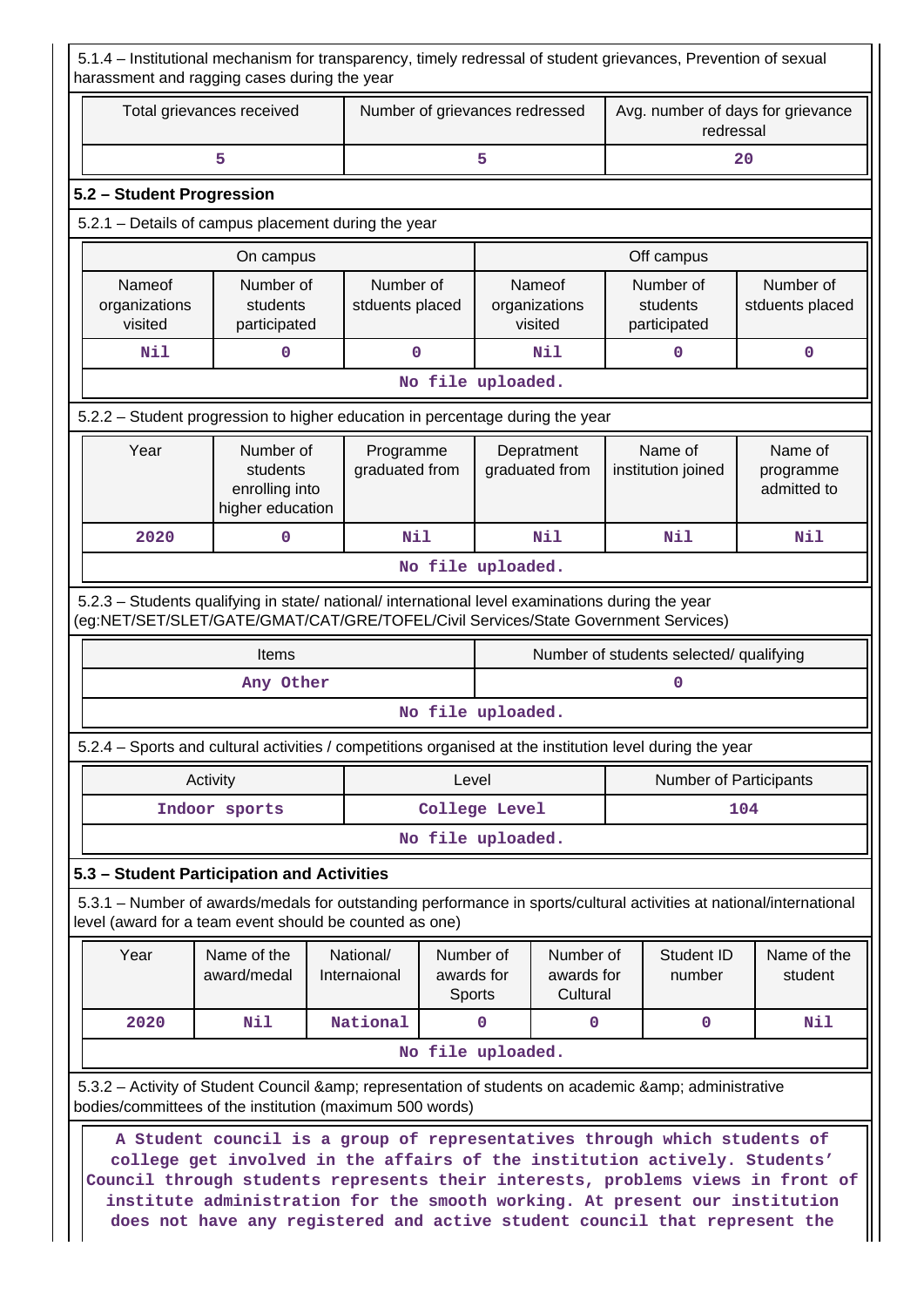**students on the academic and administrative bodies of the institution but our management give due weightage to the students when there is any grievances or problem arises. The representative of the student can meet through their HODs to the Management. Though students are not involving in the decision making process of the institution but the college has adopted the policy of co-opting talented students in consultation and decision making process of academic activities, teaching learning facilities and over all discipline in the college campus. The same will be registered in future so that the council will provide a common platform to students for cocurricular and extra-curricular activities. It will be responsible for all technical, cultural, literary and sports activities organized in the college premises.**

## **5.4 – Alumni Engagement**

5.4.1 – Whether the institution has registered Alumni Association?

 **No**

5.4.2 – No. of enrolled Alumni:

 **90** 5.4.3 – Alumni contribution during the year (in Rupees) :

**0**

5.4.4 – Meetings/activities organized by Alumni Association :

**Nil** 

## **CRITERION VI – GOVERNANCE, LEADERSHIP AND MANAGEMENT**

## **6.1 – Institutional Vision and Leadership**

 6.1.1 – Mention two practices of decentralization and participative management during the last year (maximum 500 words)

 **The college ensures a system of decentralised and participative management where information flows and decision making process is systemized and operation autonomy results in maximum productivity and quality performance. The decisions and plans of the management and the Principal towards the vision and mission of the institution are implemented through the teachers, students and the nonteaching staff. Everyone is free to express their suggestions and the valuable ones are considered and the best is implemented in the college through its various cells and bodies. The management authorities regularly undertake the review of working of the college in its meeting . The necessary guidance and directives are issued through these meetings. The Principal, Heads of the departments, teaching and non teaching faculty along with student concentrate on fostering the progress of institution by sharing the responsibilities and participate growth of institution and to act according to the aims and objectives of the Institution.**

6.1.2 – Does the institution have a Management Information System (MIS)?

*Yes* 

## **6.2 – Strategy Development and Deployment**

6.2.1 – Quality improvement strategies adopted by the institution for each of the following (with in 100 words each):

| <b>Strategy Type</b>     | Details                                 |  |  |  |  |  |
|--------------------------|-----------------------------------------|--|--|--|--|--|
| Research and Development | The faculty continuously participates   |  |  |  |  |  |
|                          | in various faculty development programs |  |  |  |  |  |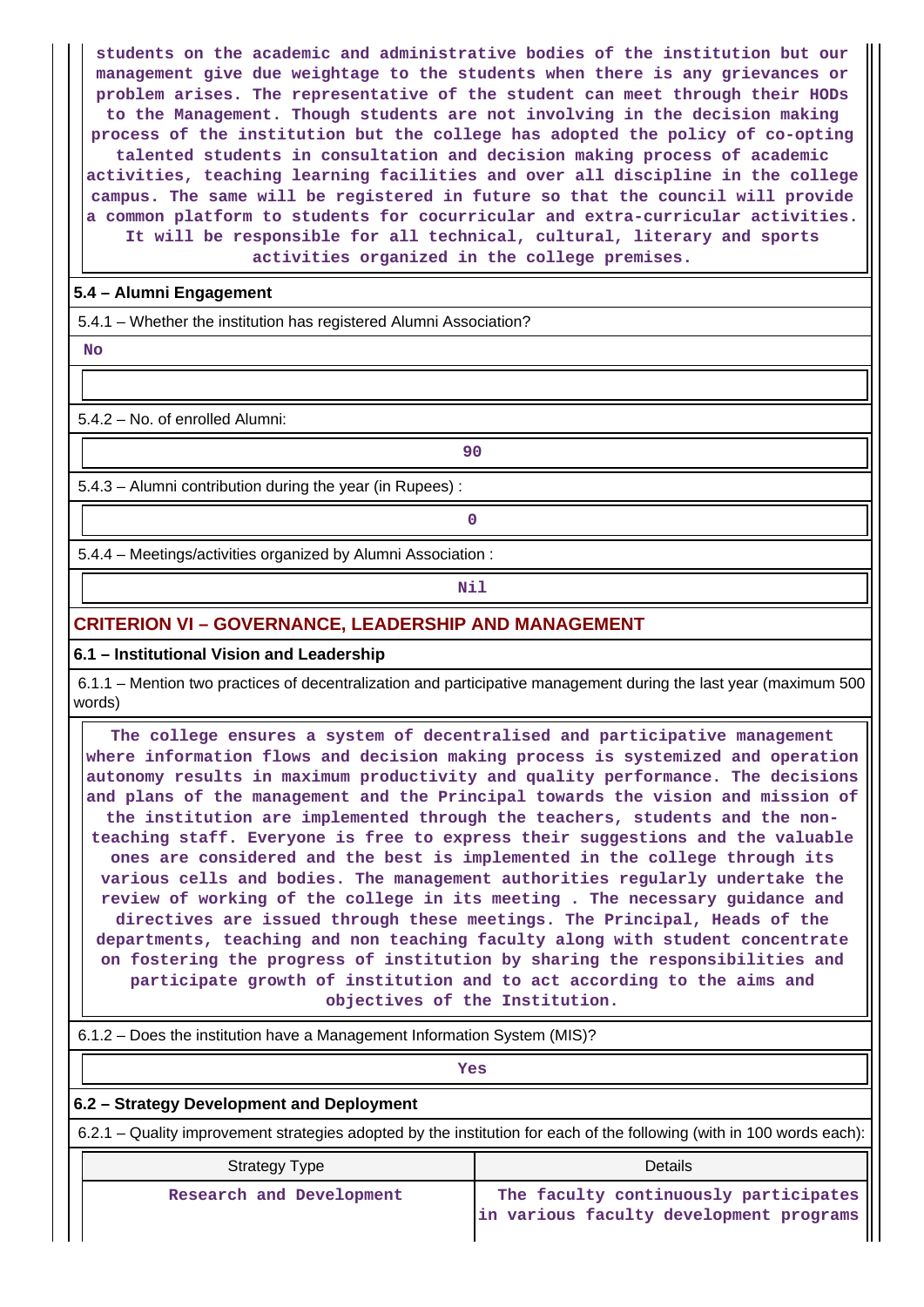|                       | and research oriented projects to keep<br>themselves updated. Most of the faculty<br>members usually go to attend Natonal<br>International level seminar and also<br>present their research papers. The<br>institution also organize seminar,<br>conferences, workshops ets to improve<br>the knowledge and awareness among<br>students.                                                                                                                                             |
|-----------------------|--------------------------------------------------------------------------------------------------------------------------------------------------------------------------------------------------------------------------------------------------------------------------------------------------------------------------------------------------------------------------------------------------------------------------------------------------------------------------------------|
| Teaching and Learning | The college envisages a continuous<br>drive to improve the quality of<br>academic activities and infrastructure<br>of the institution. Our perspective<br>plans includes empowering the rural and<br>underprivileged population through<br>quality education, dissemination of<br>knowledge as per the University<br>syllabi, and community linked<br>programmes through NSS and NCC that<br>instill social responsibility, civic<br>sense and environment awareness in<br>students. |

6.2.2 – Implementation of e-governance in areas of operations:

| E-governace area              | Details                                                                |  |  |  |  |
|-------------------------------|------------------------------------------------------------------------|--|--|--|--|
| Student Admission and Support | AS PER PATILIPUTRA UNIVERSITY, ONLINE<br>STUDENT ADMISSION AND SUPPORT |  |  |  |  |
| Examination                   | AS PER PATILIPUTRA UNIVERSITY,<br><b>EXAMINATION SYSTEM</b>            |  |  |  |  |
| Finance and Accounts          | AS PER PATILIPUTRA UNIVERSITY                                          |  |  |  |  |

# **6.3 – Faculty Empowerment Strategies**

 6.3.1 – Teachers provided with financial support to attend conferences / workshops and towards membership fee of professional bodies during the year

| Year | Name of Teacher | Name of conference/<br>workshop attended<br>for which financial<br>support provided | Name of the<br>professional body for<br>which membership<br>fee is provided | Amount of support |  |  |  |  |  |
|------|-----------------|-------------------------------------------------------------------------------------|-----------------------------------------------------------------------------|-------------------|--|--|--|--|--|
| 2020 | Nil             | Nil                                                                                 | Nil                                                                         |                   |  |  |  |  |  |
|      | .               |                                                                                     |                                                                             |                   |  |  |  |  |  |

### **No file uploaded.**

 6.3.2 – Number of professional development / administrative training programmes organized by the College for teaching and non teaching staff during the year

| Year | Title of the<br>professional<br>development<br>programme<br>organised for<br>teaching staff | Title of the<br>administrative<br>training<br>programme<br>organised for<br>non-teaching<br>staff | From date  | To Date    | Number of<br>participants<br>(Teaching<br>staff) | Number of<br>participants<br>(non-teaching<br>staff) |  |  |  |
|------|---------------------------------------------------------------------------------------------|---------------------------------------------------------------------------------------------------|------------|------------|--------------------------------------------------|------------------------------------------------------|--|--|--|
| 2020 | Nil                                                                                         | Nil                                                                                               | 09/03/2020 | 09/03/2020 | 0                                                | 0                                                    |  |  |  |
|      | No file uploaded.                                                                           |                                                                                                   |            |            |                                                  |                                                      |  |  |  |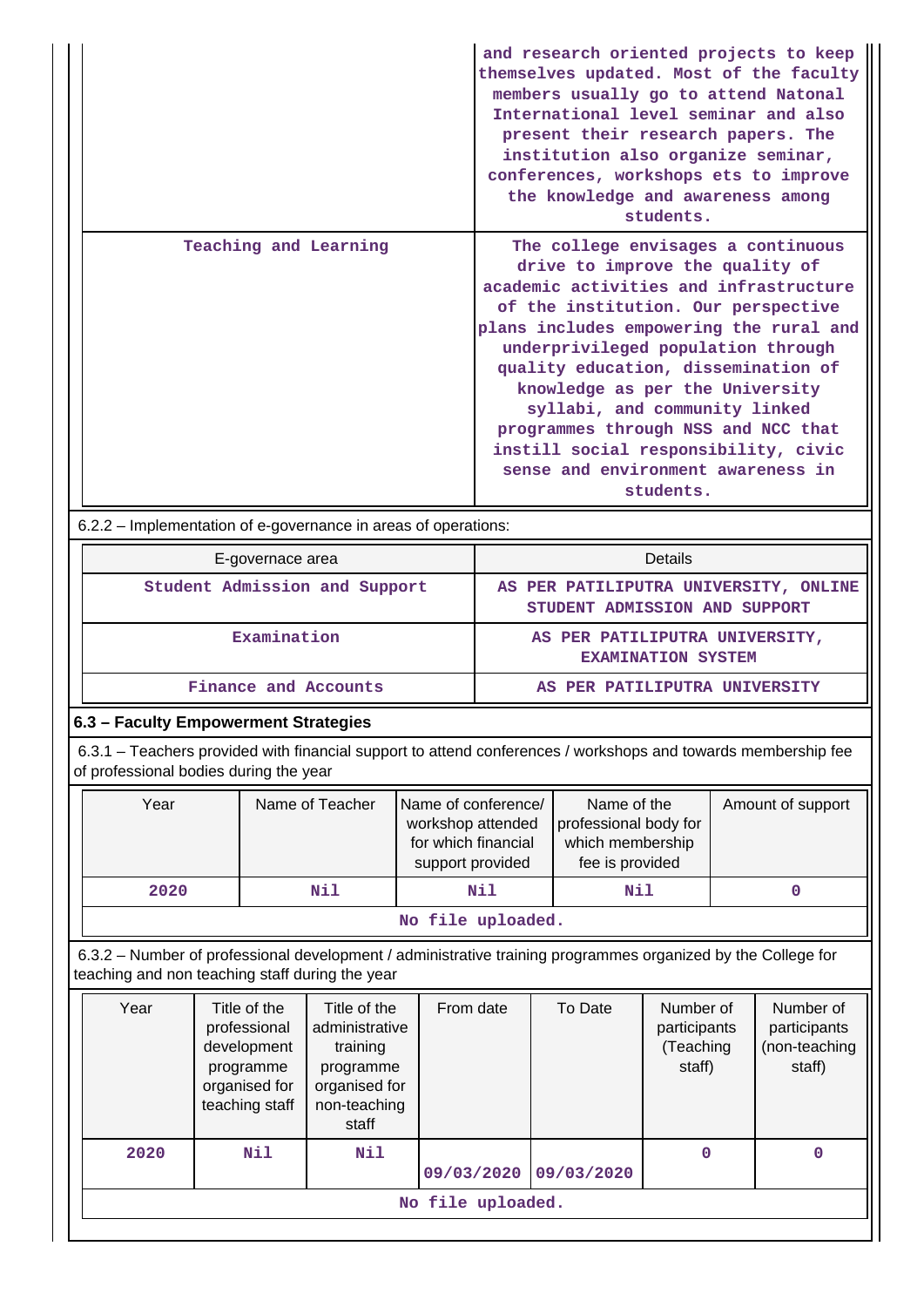6.3.3 – No. of teachers attending professional development programmes, viz., Orientation Programme, Refresher Course, Short Term Course, Faculty Development Programmes during the year Title of the professional development programme Number of teachers who attended From Date  $\overline{ }$  To date  $\overline{ }$  Duration  **Nil 0 09/03/2020 09/03/2020 0 No file uploaded.** 6.3.4 – Faculty and Staff recruitment (no. for permanent recruitment): Teaching Non-teaching Non-teaching Permanent | Full Time | Permanent | Full Time **0** 0 0 0 0 0 0 6.3.5 – Welfare schemes for **Teaching Teaching Reserve All Students** Non-teaching Non-teaching Non-teaching Students  **Nil Nil Nil 6.4 – Financial Management and Resource Mobilization** 6.4.1 – Institution conducts internal and external financial audits regularly (with in 100 words each) **Accounts of the Funds received other than the management contributions are prepared in the College office and audited as per the norms of the UGC, Government of Bihar and Patliputra University, Patna. For effective check on the accounts the two tier system is followed: The Internal Audit and The External Audit. Internal audit is an independent management function, which involves a continuous and critical appraisal of the functioning of an entity with a view to suggest improvements thereto and add value to and strengthen the overall governance mechanism of the entity, including the entitys strategic risk management and internal control system. The internal auditor checks receipts with fee receipts and payments with vouchers and necessary supporting. He also ensures that all payments are duly authorized. The internal audit committee consists of Accountant, Office Superintendent and the internal auditor. The external auditor conducts statutory audit at the end of financial year. The account department of the college conduct internal and external financial audit regularly. The account department maintains the records of all the receipt and maintain the income and expenditure and the balance sheet of internal and external incomes. All the supporting documents and vouchers are maintained and recorded. The account section is overall under control of Bursar and Prof.-in-Charge and Secretary, Governing Body of the college. The college sets its income and expenditure audited by reputed Chartered Accountant.** 6.4.2 – Funds / Grants received from management, non-government bodies, individuals, philanthropies during the year(not covered in Criterion III) Name of the non government funding agencies /individuals Funds/ Grnats received in Rs. | Purpose  **Nil 0 Nil**

**No file uploaded.**

6.4.3 – Total corpus fund generated

**0**

**6.5 – Internal Quality Assurance System**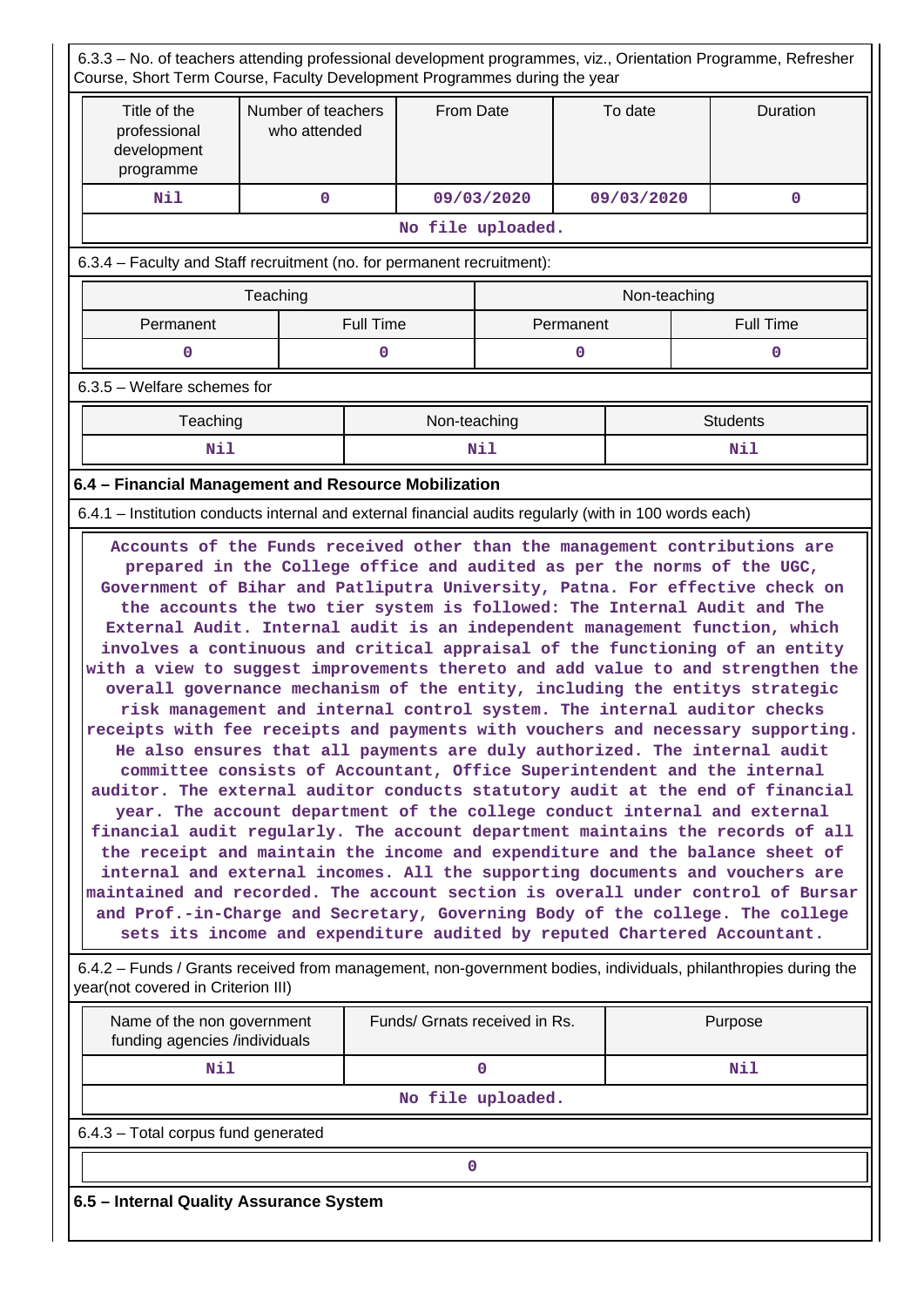| 6.5.1 - Whether Academic and Administrative Audit (AAA) has been done?                                               |                                                                                       |          |                            |                                       |  |                        |  |                           |  |  |  |
|----------------------------------------------------------------------------------------------------------------------|---------------------------------------------------------------------------------------|----------|----------------------------|---------------------------------------|--|------------------------|--|---------------------------|--|--|--|
| <b>Audit Type</b>                                                                                                    |                                                                                       | External |                            |                                       |  | Internal               |  |                           |  |  |  |
|                                                                                                                      | Yes/No                                                                                |          | Agency                     |                                       |  | Yes/No                 |  | Authority                 |  |  |  |
| Academic                                                                                                             | No                                                                                    |          |                            | Nill                                  |  | No                     |  | Nill                      |  |  |  |
| Administrative                                                                                                       | <b>No</b>                                                                             |          |                            | <b>Nill</b>                           |  | No                     |  | Nill                      |  |  |  |
| 6.5.2 - Activities and support from the Parent - Teacher Association (at least three)                                |                                                                                       |          |                            |                                       |  |                        |  |                           |  |  |  |
|                                                                                                                      |                                                                                       |          | Nil                        |                                       |  |                        |  |                           |  |  |  |
|                                                                                                                      | 6.5.3 - Development programmes for support staff (at least three)                     |          |                            |                                       |  |                        |  |                           |  |  |  |
|                                                                                                                      |                                                                                       |          | Nil                        |                                       |  |                        |  |                           |  |  |  |
| 6.5.4 – Post Accreditation initiative(s) (mention at least three)                                                    |                                                                                       |          |                            |                                       |  |                        |  |                           |  |  |  |
| Appointment of regular teaching non-teaching staff Purchasing of more computers                                      |                                                                                       |          |                            | To start vocational and P. G. courses |  |                        |  |                           |  |  |  |
| 6.5.5 - Internal Quality Assurance System Details                                                                    |                                                                                       |          |                            |                                       |  |                        |  |                           |  |  |  |
|                                                                                                                      | a) Submission of Data for AISHE portal                                                |          |                            |                                       |  | Yes                    |  |                           |  |  |  |
|                                                                                                                      | b) Participation in NIRF                                                              |          |                            |                                       |  | Nill                   |  |                           |  |  |  |
|                                                                                                                      | c)ISO certification                                                                   |          |                            |                                       |  | Nill                   |  |                           |  |  |  |
|                                                                                                                      | d)NBA or any other quality audit                                                      |          |                            |                                       |  | Nill                   |  |                           |  |  |  |
| 6.5.6 – Number of Quality Initiatives undertaken during the year                                                     |                                                                                       |          |                            |                                       |  |                        |  |                           |  |  |  |
| Year                                                                                                                 | Name of quality<br>initiative by IQAC                                                 |          | Date of<br>conducting IQAC | <b>Duration From</b>                  |  | Duration To            |  | Number of<br>participants |  |  |  |
| 2020                                                                                                                 | Nil                                                                                   |          | 09/03/2020                 | 09/03/2020                            |  | 09/03/2020             |  | $\mathbf 0$               |  |  |  |
|                                                                                                                      |                                                                                       |          |                            | No file uploaded.                     |  |                        |  |                           |  |  |  |
| CRITERION VII – INSTITUTIONAL VALUES AND BEST PRACTICES                                                              |                                                                                       |          |                            |                                       |  |                        |  |                           |  |  |  |
| 7.1 - Institutional Values and Social Responsibilities                                                               |                                                                                       |          |                            |                                       |  |                        |  |                           |  |  |  |
| 7.1.1 – Gender Equity (Number of gender equity promotion programmes organized by the institution during the<br>year) |                                                                                       |          |                            |                                       |  |                        |  |                           |  |  |  |
| Title of the<br>programme                                                                                            | Period from                                                                           |          | Period To                  |                                       |  | Number of Participants |  |                           |  |  |  |
|                                                                                                                      |                                                                                       |          |                            |                                       |  | Female                 |  | Male                      |  |  |  |
| Nil                                                                                                                  | 09/03/2020                                                                            |          |                            | 09/03/2020                            |  | 0                      |  | $\mathbf 0$               |  |  |  |
| 7.1.2 - Environmental Consciousness and Sustainability/Alternate Energy initiatives such as:                         |                                                                                       |          |                            |                                       |  |                        |  |                           |  |  |  |
|                                                                                                                      | Percentage of power requirement of the University met by the renewable energy sources |          |                            |                                       |  |                        |  |                           |  |  |  |
|                                                                                                                      |                                                                                       |          | 15.91                      |                                       |  |                        |  |                           |  |  |  |
| 7.1.3 - Differently abled (Divyangjan) friendliness                                                                  |                                                                                       |          |                            |                                       |  |                        |  |                           |  |  |  |
| Item facilities                                                                                                      |                                                                                       |          | Yes/No                     |                                       |  |                        |  | Number of beneficiaries   |  |  |  |
|                                                                                                                      | Ramp/Rails                                                                            |          |                            | Yes                                   |  | 30                     |  |                           |  |  |  |
|                                                                                                                      | <b>Rest Rooms</b>                                                                     |          |                            | Yes                                   |  | 30                     |  |                           |  |  |  |
|                                                                                                                      | Physical facilities                                                                   |          |                            | Yes                                   |  | 15                     |  |                           |  |  |  |
|                                                                                                                      | Any other similar                                                                     |          |                            | Yes                                   |  |                        |  | 30                        |  |  |  |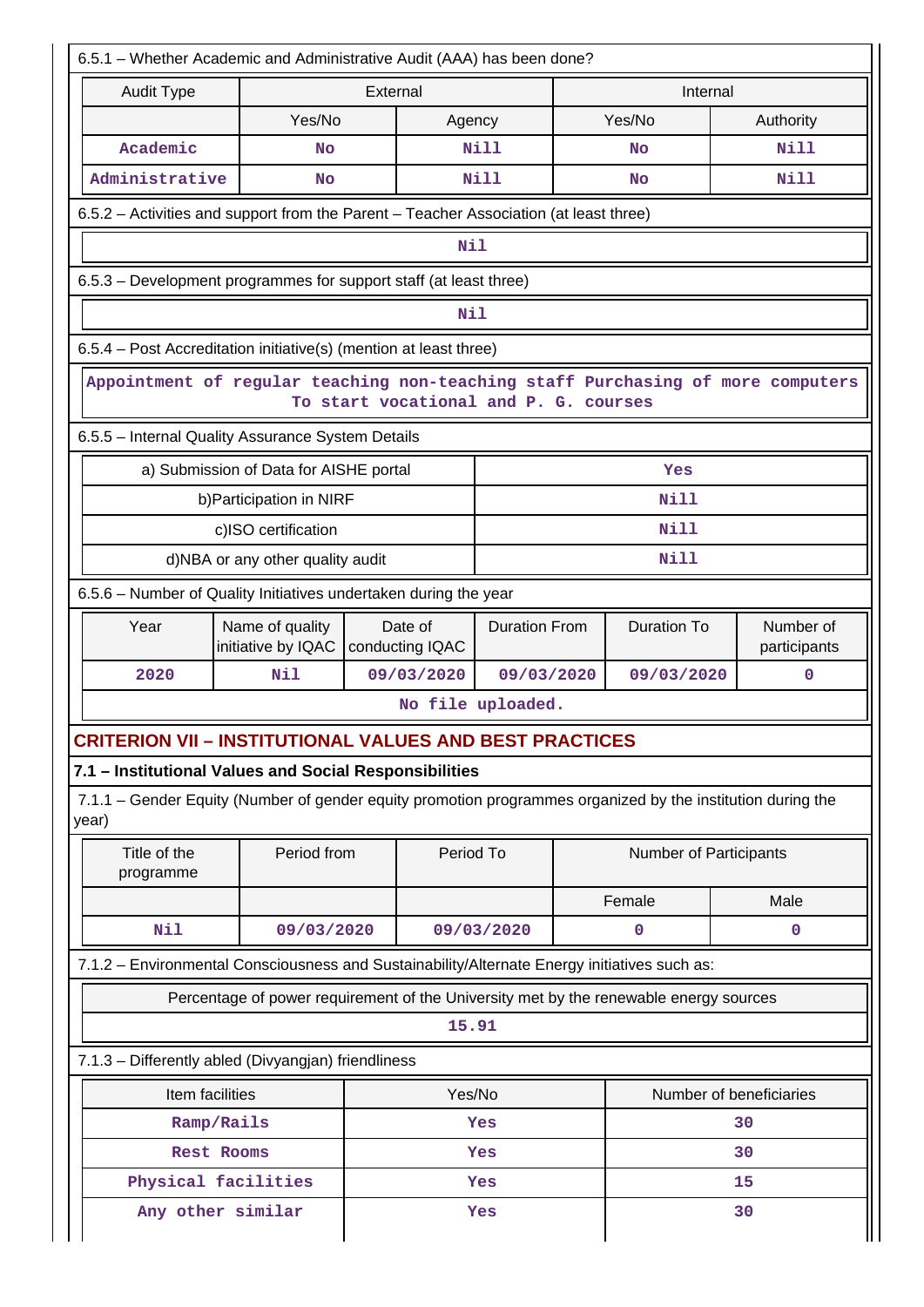| facility                                                                                                                                                                                                                                                                                                                                                                                                                                                                                                                                                                                                                                                                                                                                                                                                                                                                                                                                                                                                                                                                                                                                                                                                                                                                                                                                                                                                                                                                                                                                                                                                                                                                                                                                     |                                                                                             |                                                                                                   |                                                                                                   |                    |                             |                            |                                                     |
|----------------------------------------------------------------------------------------------------------------------------------------------------------------------------------------------------------------------------------------------------------------------------------------------------------------------------------------------------------------------------------------------------------------------------------------------------------------------------------------------------------------------------------------------------------------------------------------------------------------------------------------------------------------------------------------------------------------------------------------------------------------------------------------------------------------------------------------------------------------------------------------------------------------------------------------------------------------------------------------------------------------------------------------------------------------------------------------------------------------------------------------------------------------------------------------------------------------------------------------------------------------------------------------------------------------------------------------------------------------------------------------------------------------------------------------------------------------------------------------------------------------------------------------------------------------------------------------------------------------------------------------------------------------------------------------------------------------------------------------------|---------------------------------------------------------------------------------------------|---------------------------------------------------------------------------------------------------|---------------------------------------------------------------------------------------------------|--------------------|-----------------------------|----------------------------|-----------------------------------------------------|
|                                                                                                                                                                                                                                                                                                                                                                                                                                                                                                                                                                                                                                                                                                                                                                                                                                                                                                                                                                                                                                                                                                                                                                                                                                                                                                                                                                                                                                                                                                                                                                                                                                                                                                                                              | 7.1.4 - Inclusion and Situatedness                                                          |                                                                                                   |                                                                                                   |                    |                             |                            |                                                     |
| Year                                                                                                                                                                                                                                                                                                                                                                                                                                                                                                                                                                                                                                                                                                                                                                                                                                                                                                                                                                                                                                                                                                                                                                                                                                                                                                                                                                                                                                                                                                                                                                                                                                                                                                                                         | Number of<br>initiatives to<br>address<br>locational<br>advantages<br>and disadva<br>ntages | Number of<br>initiatives<br>taken to<br>engage with<br>and<br>contribute to<br>local<br>community | Date                                                                                              | Duration           | Name of<br>initiative       | <b>Issues</b><br>addressed | Number of<br>participating<br>students<br>and staff |
| 2019                                                                                                                                                                                                                                                                                                                                                                                                                                                                                                                                                                                                                                                                                                                                                                                                                                                                                                                                                                                                                                                                                                                                                                                                                                                                                                                                                                                                                                                                                                                                                                                                                                                                                                                                         | 1                                                                                           | 1                                                                                                 | 03/07/2<br>019                                                                                    | 01                 | Mafil-e-<br>Miladun<br>Nabi | Communal<br>Harmony        | 335                                                 |
|                                                                                                                                                                                                                                                                                                                                                                                                                                                                                                                                                                                                                                                                                                                                                                                                                                                                                                                                                                                                                                                                                                                                                                                                                                                                                                                                                                                                                                                                                                                                                                                                                                                                                                                                              |                                                                                             |                                                                                                   |                                                                                                   | No file uploaded.  |                             |                            |                                                     |
|                                                                                                                                                                                                                                                                                                                                                                                                                                                                                                                                                                                                                                                                                                                                                                                                                                                                                                                                                                                                                                                                                                                                                                                                                                                                                                                                                                                                                                                                                                                                                                                                                                                                                                                                              |                                                                                             |                                                                                                   | 7.1.5 - Human Values and Professional Ethics Code of conduct (handbooks) for various stakeholders |                    |                             |                            |                                                     |
|                                                                                                                                                                                                                                                                                                                                                                                                                                                                                                                                                                                                                                                                                                                                                                                                                                                                                                                                                                                                                                                                                                                                                                                                                                                                                                                                                                                                                                                                                                                                                                                                                                                                                                                                              | <b>Title</b>                                                                                |                                                                                                   | Date of publication                                                                               |                    |                             | Follow up(max 100 words)   |                                                     |
|                                                                                                                                                                                                                                                                                                                                                                                                                                                                                                                                                                                                                                                                                                                                                                                                                                                                                                                                                                                                                                                                                                                                                                                                                                                                                                                                                                                                                                                                                                                                                                                                                                                                                                                                              | Nil                                                                                         |                                                                                                   |                                                                                                   | 09/03/2020         |                             | Nil                        |                                                     |
|                                                                                                                                                                                                                                                                                                                                                                                                                                                                                                                                                                                                                                                                                                                                                                                                                                                                                                                                                                                                                                                                                                                                                                                                                                                                                                                                                                                                                                                                                                                                                                                                                                                                                                                                              |                                                                                             |                                                                                                   | 7.1.6 - Activities conducted for promotion of universal Values and Ethics                         |                    |                             |                            |                                                     |
| Activity                                                                                                                                                                                                                                                                                                                                                                                                                                                                                                                                                                                                                                                                                                                                                                                                                                                                                                                                                                                                                                                                                                                                                                                                                                                                                                                                                                                                                                                                                                                                                                                                                                                                                                                                     |                                                                                             |                                                                                                   | <b>Duration From</b>                                                                              | <b>Duration To</b> |                             | Number of participants     |                                                     |
| Swachhata<br>Abhiyaan                                                                                                                                                                                                                                                                                                                                                                                                                                                                                                                                                                                                                                                                                                                                                                                                                                                                                                                                                                                                                                                                                                                                                                                                                                                                                                                                                                                                                                                                                                                                                                                                                                                                                                                        |                                                                                             |                                                                                                   | 24/09/2019                                                                                        |                    | 24/09/2019                  | 45                         |                                                     |
|                                                                                                                                                                                                                                                                                                                                                                                                                                                                                                                                                                                                                                                                                                                                                                                                                                                                                                                                                                                                                                                                                                                                                                                                                                                                                                                                                                                                                                                                                                                                                                                                                                                                                                                                              |                                                                                             |                                                                                                   |                                                                                                   | No file uploaded.  |                             |                            |                                                     |
|                                                                                                                                                                                                                                                                                                                                                                                                                                                                                                                                                                                                                                                                                                                                                                                                                                                                                                                                                                                                                                                                                                                                                                                                                                                                                                                                                                                                                                                                                                                                                                                                                                                                                                                                              |                                                                                             |                                                                                                   | 7.1.7 – Initiatives taken by the institution to make the campus eco-friendly (at least five)      |                    |                             |                            |                                                     |
| Gardening Tree Plantation Use of bicycle and Public transport as conveyace by<br>the college staff Students at least once in a week Plastic free Zone Tobacco,<br>Gutkha Smoking free Zone Solid, Liquid e-Waste Management                                                                                                                                                                                                                                                                                                                                                                                                                                                                                                                                                                                                                                                                                                                                                                                                                                                                                                                                                                                                                                                                                                                                                                                                                                                                                                                                                                                                                                                                                                                  |                                                                                             |                                                                                                   |                                                                                                   |                    |                             |                            |                                                     |
| 7.2 – Best Practices                                                                                                                                                                                                                                                                                                                                                                                                                                                                                                                                                                                                                                                                                                                                                                                                                                                                                                                                                                                                                                                                                                                                                                                                                                                                                                                                                                                                                                                                                                                                                                                                                                                                                                                         |                                                                                             |                                                                                                   | 7.2.1 – Describe at least two institutional best practices                                        |                    |                             |                            |                                                     |
| Title: - Thought for the day Objective: - The main objective of such practice<br>in our college is to inculcate social, moral, personal, educational and<br>political values among the students. It has been observed that such values are<br>seriously lacking among today's young generation across rural and urban<br>settlements which cause great hindrance among them in leading a successful<br>life. These values are very much helpful for overall personality development of<br>the students. It will also promote the sense of nationality among the students.<br>The Context: - Deterioration of human values has become a phenomenon in many<br>nations, including India. It's depressing to see the newspaper early in the<br>morning to witness various murder and rape cases. Programs telecasting about<br>various ill-treatments of woman and deaths and accidents score a greater a<br>viewing rate as compared to any discovery channel or something useful. The<br>increasing practice of doing everything just for the sake of money has killed<br>the minute pieces of kindness. The main cause for the rise of such uncivilized<br>grounds of terror and hatred is just the result of inappropriate educational<br>values right from the childhood and nil importance to human values which need<br>to be imbibed to the student at an early level. This trend of decline in human<br>values does not only pose serious threat to the future course of development of<br>the country but even for its survival, respect and authority itself. Though,<br>change in human values in younger generation is inevitable with time but the<br>decline in younger generation is at an alarming rate. Degraded moral values |                                                                                             |                                                                                                   |                                                                                                   |                    |                             |                            |                                                     |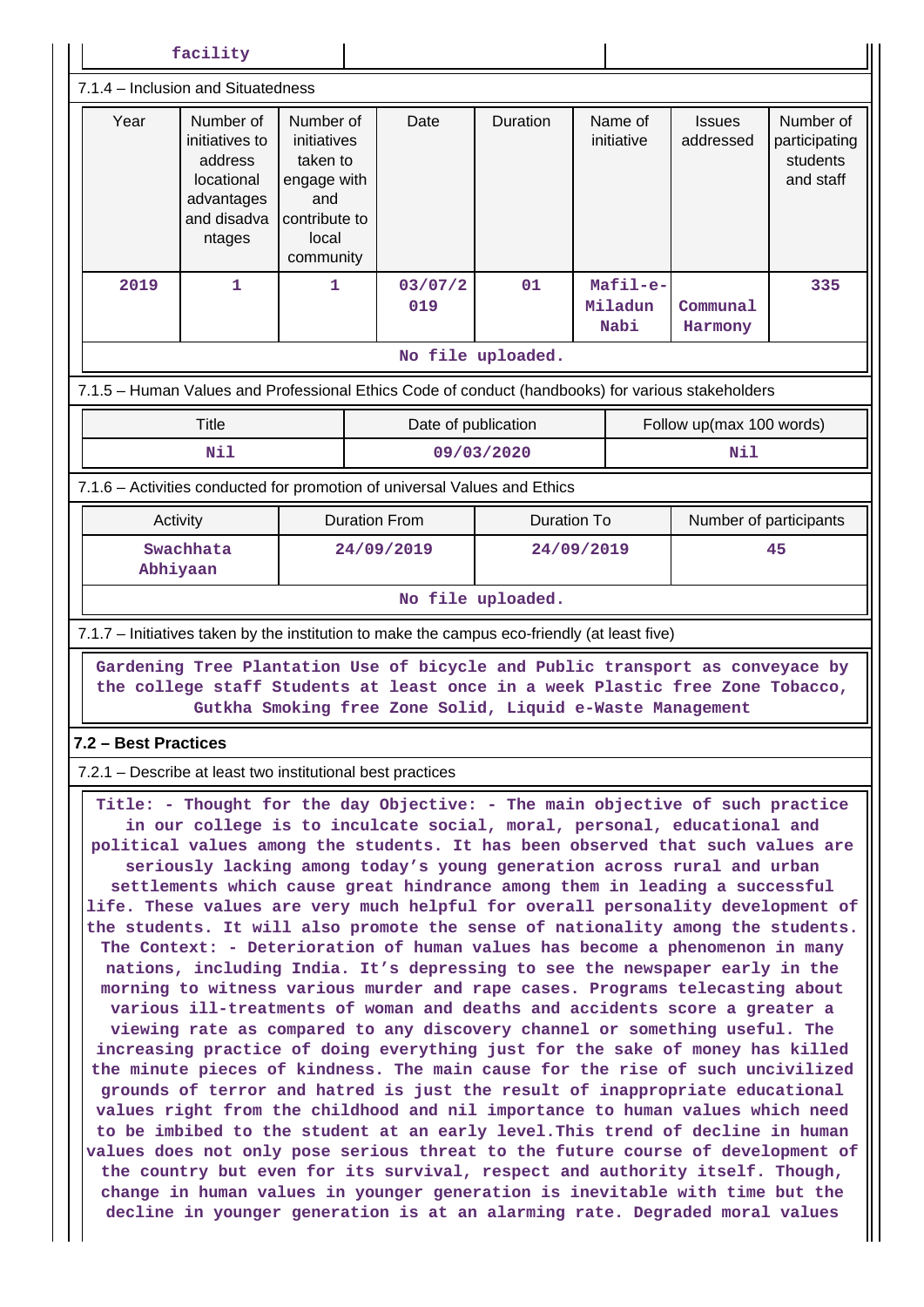**have become a fashion for them. The need of the hour is to acknowledge the magnitude of imparting good values in them so that they can differentiate between right and wrong. It devolves on the parents, teachers and society to imbibe the desired human values in the younger generation. The Practice: - A White –Board is hanged at the gate of the Principal Chamber. Every day one thought for the day is written on the board so that every student, teachers and the college staff could see that easily. Students are also encouraged to write down the thought for the day. The Principal of the college has strictly instructed to maintain this practice so that better human values could inculcate among students and other college staff as well. It is always tried that every morning at least one good thought must be displayed on the college white board. The Vice Principal of the college takes pain to maintain this practice regularly. Evidence of Success: -Because of this practice, earmarked improvement has been noticed among the behaviour of the students and other college staff as well. Discipline and punctuality is specially improved among the students. Problems Encountered and Resources required: - As this practice is hassle free practice, so no problem is encountered during the implementation of this practice. A white-board, Blue or Black Marker Pen and a piece of cloth or duster is only requirement for the successful implementation of this practice. Best Practice - II Title – Conservation of fuel Objectives and context: Almost for everything we depend on fuel from cooking to automobile. Fuel plays an indispensable role in life. Without fuel, it is impossible to image life but currently we are facing fuel crisis and the cost of fuel is rising rapidly. Burning fuels can produce energy and harmful substances that can be mixed in the air which will affect our health in a bad manner. They also cause harm to plants and animal's environment gets suffering and global warming makes its way. Thus it is extremely important to conserve fuel and protect our environment. Fuel can be conserved by proper and planned use of vehicles. Vehicle must not be used for shorter distances bicycle and walking must be encouraged. These methods provide physical exercise to our body and maintain proper health, saving fuel can save our money too. The awareness of fuel conservation must be spread for better future. Practice:- Keeping all these things in mind the entire college staff with the leadership of our principal decided to observe thrice in a month "A vehicle free day". In our college it is notified that teachers, non-teaching staff members and students will come to the college by bicycle thrice in a month for environment protection and we strictly follow this instruction. So, all teachers, non-teaching staff and students will not use the vehicle to come to college. The college has dedicated space for the bicycle stand and free pass is made available to students to encourage them to come on cycle instead of carbon emitting vehicles. A sensible approach regarding transport system has reduced the number of fossil fuel engines running around, making the campus more nature friendly. The college is located on the main road in Patna City. Public transport system is available round the clock at college gate. Most of the college staff and students use public transport to attend the college due to its availability and suitability. The ever motivating teaching staff also opts the system of "share a cab" in which four or five members coming from the same route pool a car for their commuting, thus cutting down the possible emission level to almost one fourth. Teaching and non teaching staff and student who stay nearby places come by walking those who stay far away from the college use public transportation to attend the college due to its availability and suitability. Problems Encountered: During implementation of this practice, no problem encountered, every one readily agreed positively for implementing this practice. The Students, teachers, non-teaching staff and the Principal also follow this practice and contribute the environment. Evidence of Success: Approximately every month nearly 1000 litre of Fuel (Petrol) is saved and it is a bit of contribution towards energy conversation and environment. By this way we are saving fuel and contributing a little in the reduction of pollution. It has**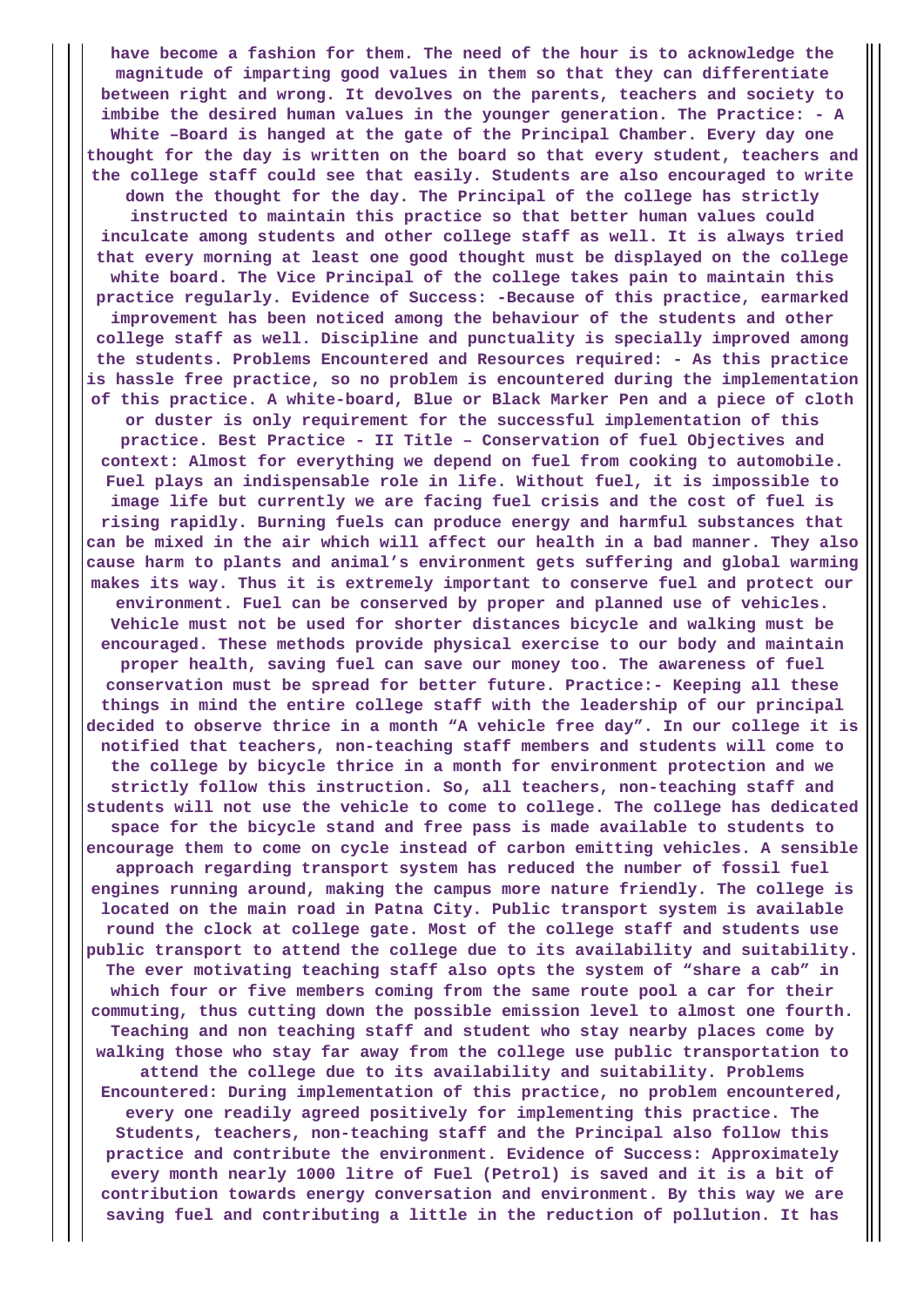Upload details of two best practices successfully implemented by the institution as per NAAC format in your institution website, provide the link

[http://www.orientalcollege.in/Dynamic\\_Img/8a45df94-8cc9-4bee-8d63-b3e471b9ce76.](http://www.orientalcollege.in/Dynamic_Img/8a45df94-8cc9-4bee-8d63-b3e471b9ce76.pdf) [pdf](http://www.orientalcollege.in/Dynamic_Img/8a45df94-8cc9-4bee-8d63-b3e471b9ce76.pdf)

## **7.3 – Institutional Distinctiveness**

 7.3.1 – Provide the details of the performance of the institution in one area distinctive to its vision, priority and thrust in not more than 500 words

 **The institution imparts general education for all in general and for the female section in particular. The college keeps a vigil eye on each and every opportunity to empower the females of today who feel unsecured and unsafe in the present scenario. Empowering females of today to participate fully in economic life across all sectors is essential. The college has chalked out special plans to promote gender equality by ensuring health, safety and wellbeing of female students. They are projected and promoted to give out their skills by taking the community services into consideration. They are prepared to face and meet the challenges of present scenario by giving their best. The college provides platform to the female students to chisel their latent talent in all the fields. The following steps have been taken for the women empowerment in the college. Organizing programs to build self-esteem and confidence. Awareness programs related to health and hygiene. Legal rights awareness program. Arrange talks about issues like gender equality. Arrange talks related to value based education. Training program for making safety and security. Teaching skills to do the best for community or society. Providing quality educations in all disciplines. Bringing more and more of those deprived into the fold of formal and higher education. Committed to provide a healthy blend of tradition and modernity in education and looks for innovative pedagogy in teaching research and extension activities. Creating an environment of intellectual competence, scientific temper, environment consciousness, and awareness towards social responsibilities. Educating the new generation in contemporary knowledge and skill to meet the challenges of nation building. Inculcating a sense of moral values, national pride and universal brotherhood among students. The college has created a special niche for itself in the past more than two decades. Our institution has always stood for the cause of humanity. The vision behind the establishment of the institution was very philanthropist. The founders of this institution were of the view to have on open access to learning in respective of caste, colour and creed with specific focusing on Muslim Minority Community. The college is built and stands on the core values of nationalism, dedication, commitment to social cause and integrity. Service before self in all academic and administrative affairs of the college. The values are explicitly reflected in the ethos of the college in its quest for excellence, student centric approach, women centric practices, social outreach, promotion of use of technology and international co-operation as it serves the cross section of the society. The college follows a three-fold system with academic, co-curricular and extra-curricular programmes. The academic design is based on enhancing and empowering the knowledge base of the students. In addition to a dynamic curriculum, umpteen opportunities are provided to the students for their holistic growth and actualization of their potentials.**

Provide the weblink of the institution

<www.orientalcollege.in>

**8.Future Plans of Actions for Next Academic Year**